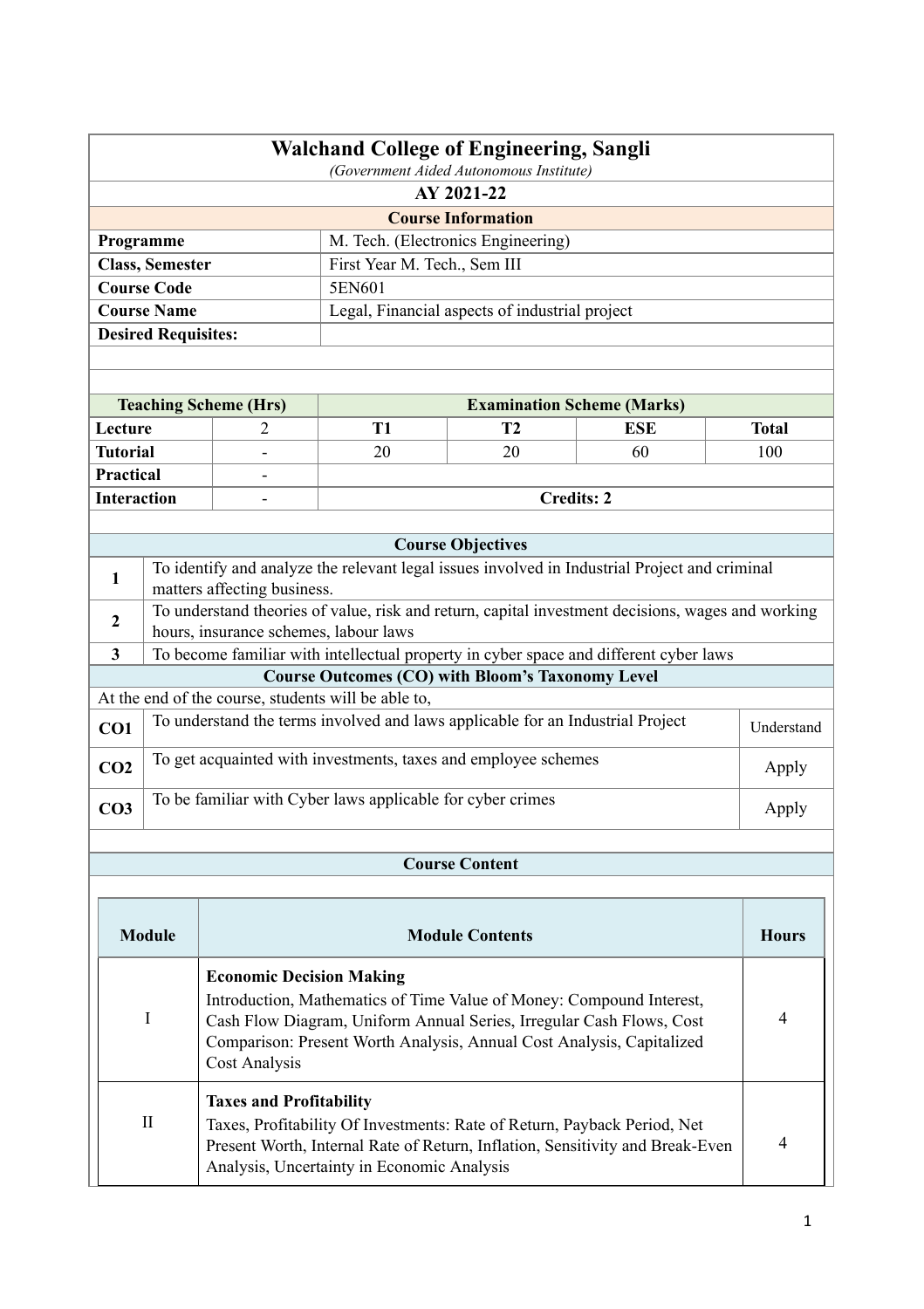| III                       | <b>Factories Act, 1948:</b><br>Health, Safety, Provisions relating to Hazardous Processes, Welfare,<br>Working Hours of Adults, Employment of young persons, Annual Leave<br>with wages. The Employees Provident Fund and Miscellaneous Provisions<br>Act, 1952 (10 of 1952). Employees Provident Fund Schemes, Central Board,<br>Employees' Pension Scheme, Employees Deposit Linked Insurance Scheme,<br>Contributions. | 4              |
|---------------------------|---------------------------------------------------------------------------------------------------------------------------------------------------------------------------------------------------------------------------------------------------------------------------------------------------------------------------------------------------------------------------------------------------------------------------|----------------|
| IV                        | <b>Constitution and Labour Laws:</b><br>labour laws, Equality before law and its application in Labour Laws, Equal<br>pay for equal work; and Article-16 and reservation policies, Articles 19, 21,<br>23 and 24 and its implications.                                                                                                                                                                                    | $\overline{4}$ |
| $\boldsymbol{\mathrm{V}}$ | <b>Intellectual Property in Cyber Space</b><br>Computer Software and Copyright Law, Software Licences, Computer<br>Databases and the law, Domain Names and the law, Trademark issues in<br>cyberspace                                                                                                                                                                                                                     | $\overline{4}$ |
| VI                        | <b>Cyber Crimes and Cyber Laws</b><br>Cyber Crimes, Malware, Computer Source Code, Digital Signature,<br>Information Technology Laws, IT ACT & how to prevent yourself from<br>being a victim of Cyber Crime                                                                                                                                                                                                              | 5              |

|                             | <b>Text Books</b>                                                                                                                    |  |  |  |  |
|-----------------------------|--------------------------------------------------------------------------------------------------------------------------------------|--|--|--|--|
|                             | P.L. Mehta, Managerial Economics Analysis, Problems and cases, S. Chand & Co.<br>Ltd., 2001                                          |  |  |  |  |
| $\mathcal{D}_{\mathcal{L}}$ | Dieter G.E., <i>Engineering Design</i> , McGraw-Hill Education 5 <sup>th</sup> edition, 2012.                                        |  |  |  |  |
| 3                           | N. Godbole, S. Belapure, Cyber Security Understanding Cyber Crimes, Computer Forensics and Legal Perspectives, Wiley India Pvt. Ltd. |  |  |  |  |
|                             |                                                                                                                                      |  |  |  |  |
|                             | <b>References</b>                                                                                                                    |  |  |  |  |
|                             |                                                                                                                                      |  |  |  |  |

| Peterson and Lewis: Managerial Economics, 4 <sup>th</sup> Ed., Prentice Hall, 2004 |  |  |  |  |  |
|------------------------------------------------------------------------------------|--|--|--|--|--|
| R. Drefuss, J. Pila; The Oxford Handbook of Intellectual Property Law, Oxford      |  |  |  |  |  |
| University Press, 2018.                                                            |  |  |  |  |  |
| Adv. P. Mali, Cyber Law & Cyber Crimes Simplified, Cyber Infomedia, 2017.          |  |  |  |  |  |
|                                                                                    |  |  |  |  |  |
| <b>Useful Links</b>                                                                |  |  |  |  |  |
| Video on 'Intellectual Property Rights in Cyber Space': Link                       |  |  |  |  |  |
| Video on Cybersquatting and Internet Domain Names in 2016- by WIPO: Link           |  |  |  |  |  |
| Video on Cyber Laws in India - I: Link                                             |  |  |  |  |  |
| Video on Cyber Crimes - Cyber Law: Link                                            |  |  |  |  |  |
|                                                                                    |  |  |  |  |  |

| <b>CO-PO Mapping</b> |                                |  |  |  |  |  |  |
|----------------------|--------------------------------|--|--|--|--|--|--|
|                      | <b>Programme Outcomes (PO)</b> |  |  |  |  |  |  |
|                      |                                |  |  |  |  |  |  |
| CO1                  |                                |  |  |  |  |  |  |
| CO <sub>2</sub>      |                                |  |  |  |  |  |  |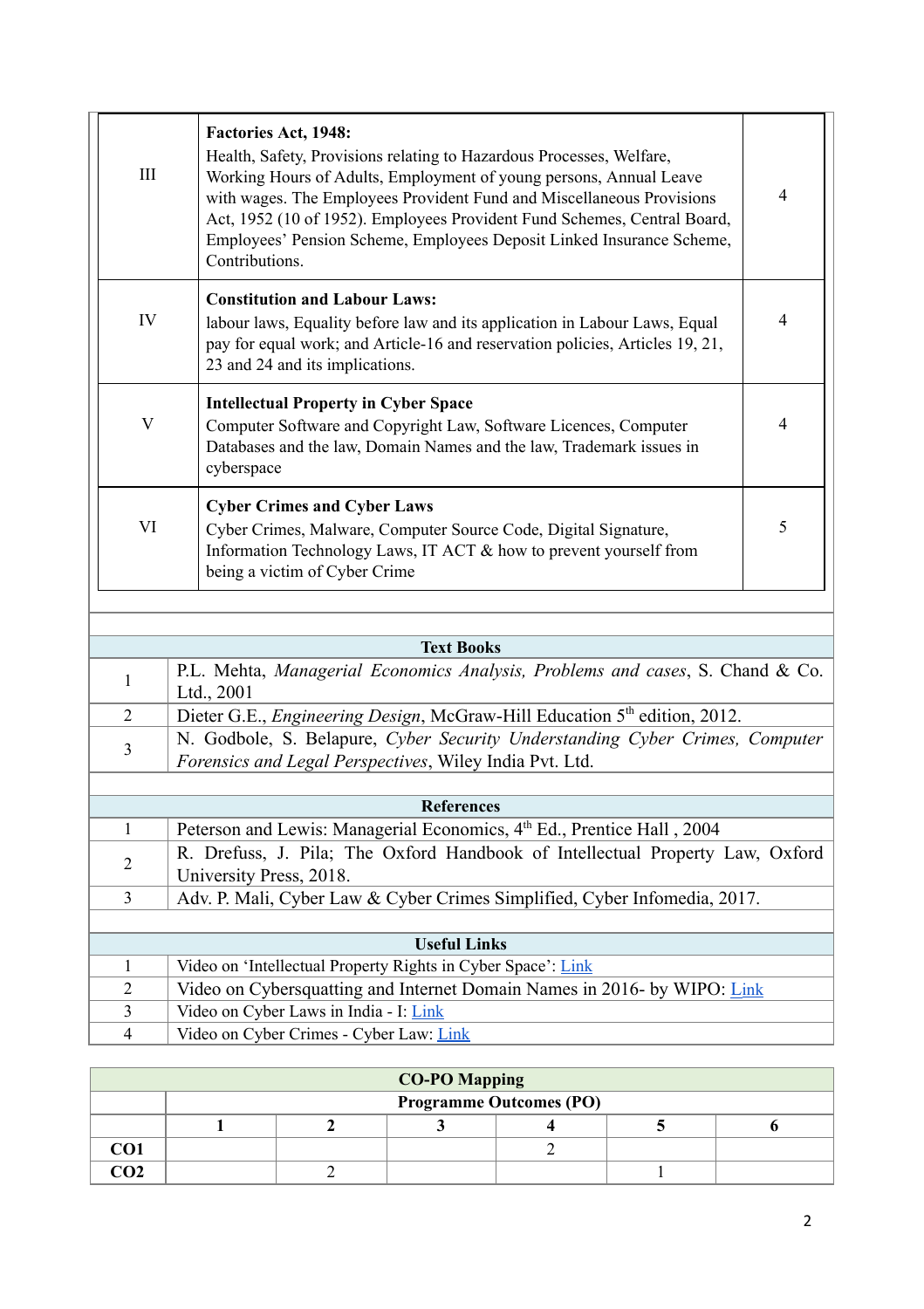| CO <sub>3</sub>                                                                      |  |                                                    |  |  |  |  |
|--------------------------------------------------------------------------------------|--|----------------------------------------------------|--|--|--|--|
| The strength of mapping is to be written as $1,2,3$ ; Where, 1:Low, 2:Medium, 3:High |  |                                                    |  |  |  |  |
|                                                                                      |  | Each CO of the course must map to at least one PO. |  |  |  |  |

## **Assessment (for Theory Course)**

The assessment is based on 2 in-semester examinations in the form of T1 (Test-1) and T2 (Test-2) of 20 marks each. Also there shall be1 End-Sem examination (ESE) of 60 marks. T1 shall be typically on modules 1 and 2, T2 based typically on modules 3,4 and ESE shall be on all modules with nearly 50% weightage on modules 1 to 4 and 50% weightage on modules 5, 6.

| Assessment Plan based on Bloom's Taxonomy Level (Marks) For Theory Course |              |    |    |    |     |  |
|---------------------------------------------------------------------------|--------------|----|----|----|-----|--|
| ESE<br><b>Total</b><br><b>Bloom's Taxonomy Level</b><br>Т2                |              |    |    |    |     |  |
|                                                                           | Remember     |    |    |    |     |  |
| ◠                                                                         | Understand   |    |    |    |     |  |
| 3                                                                         | Apply        |    |    | 20 | 30  |  |
|                                                                           | Analyze      |    |    | 20 | 30  |  |
|                                                                           | Evaluate     | 10 | 10 | 20 | 40  |  |
|                                                                           | Create       |    |    |    |     |  |
|                                                                           | <b>Total</b> |    | 20 | 60 | 100 |  |

| <b>Walchand College of Engineering, Sangli</b><br>(Government Aided Autonomous Institute) |                           |                                                                |                                    |                                   |              |  |  |  |
|-------------------------------------------------------------------------------------------|---------------------------|----------------------------------------------------------------|------------------------------------|-----------------------------------|--------------|--|--|--|
|                                                                                           | AY 2021-22                |                                                                |                                    |                                   |              |  |  |  |
|                                                                                           | <b>Course Information</b> |                                                                |                                    |                                   |              |  |  |  |
| Programme                                                                                 |                           |                                                                | M. Tech. (Electronics Engineering) |                                   |              |  |  |  |
| <b>Class, Semester</b>                                                                    |                           | Second Year M. Tech., Sem I                                    |                                    |                                   |              |  |  |  |
| <b>Course Code</b>                                                                        |                           | 5EN690                                                         |                                    |                                   |              |  |  |  |
| <b>Course Name</b>                                                                        |                           | Dissertation Phase I                                           |                                    |                                   |              |  |  |  |
| <b>Desired Requisites:</b>                                                                |                           | Concept knowledge of research methodology, project management, |                                    |                                   |              |  |  |  |
|                                                                                           |                           | <b>Electronics Engineering</b>                                 |                                    |                                   |              |  |  |  |
|                                                                                           |                           |                                                                |                                    |                                   |              |  |  |  |
|                                                                                           |                           |                                                                |                                    |                                   |              |  |  |  |
| <b>Teaching Scheme (Hrs)</b>                                                              |                           |                                                                |                                    | <b>Examination Scheme (Marks)</b> |              |  |  |  |
| Lecture                                                                                   |                           | LA1                                                            | LA2                                | <b>ESE</b>                        | <b>Total</b> |  |  |  |
| <b>Tutorial</b>                                                                           |                           | 30                                                             | 30                                 | 40                                | 100          |  |  |  |
| <b>Practical</b>                                                                          | 20                        |                                                                |                                    |                                   |              |  |  |  |
| <b>Interaction</b>                                                                        |                           | <b>Credits: 10</b>                                             |                                    |                                   |              |  |  |  |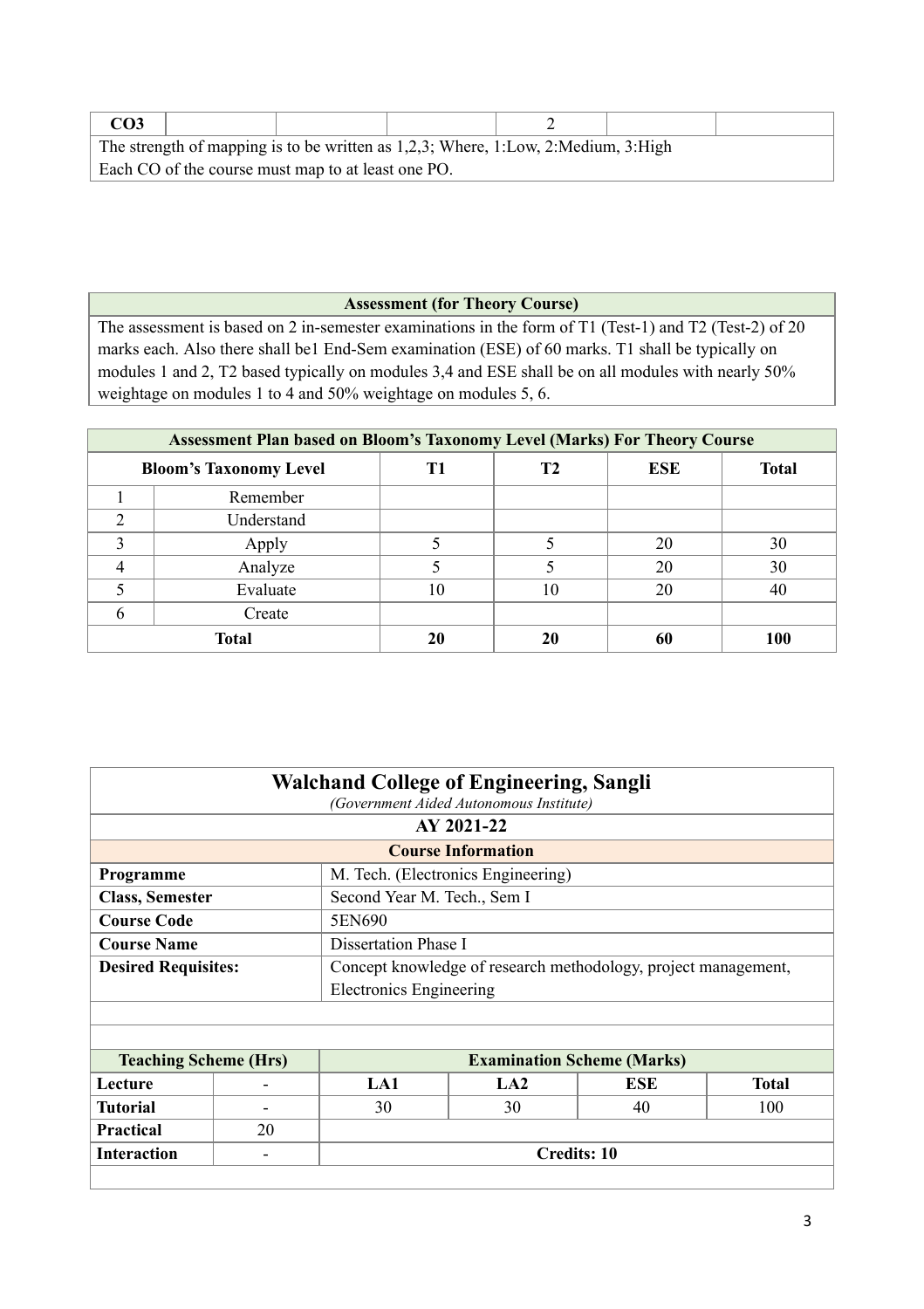|                         | <b>Course Objectives</b>                                                                          |          |  |  |  |
|-------------------------|---------------------------------------------------------------------------------------------------|----------|--|--|--|
|                         | To develop the student to apply the knowledge gained to identify problems for research and        |          |  |  |  |
|                         | provide the solutions by self-study and interaction with stakeholders.                            |          |  |  |  |
| $\mathbf{2}$            | Acquire knowledge to tackle real world problems of societal concerns                              |          |  |  |  |
| $\mathbf{3}$            | Impart flexibility to the student to have increased control over his/her learning                 |          |  |  |  |
| $\overline{\mathbf{4}}$ | Teachers would serve as mentor/facilitator of inquiry and reflection rather than as an instructor |          |  |  |  |
| $\overline{5}$          | Enhance a students' learning through increased interaction with peers and colleagues.             |          |  |  |  |
|                         | <b>Course Outcomes (CO) with Bloom's Taxonomy Level</b>                                           |          |  |  |  |
|                         | At the end of the course, students will be able to,                                               |          |  |  |  |
| CO <sub>1</sub>         | Search the existing literature and identification of research problem                             | Analyze  |  |  |  |
| CO <sub>2</sub>         | Design and develop the solution for complex engineering problem                                   | Evaluate |  |  |  |
| CO <sub>3</sub>         | Create the new knowledge in the specialized field                                                 | Create   |  |  |  |
|                         |                                                                                                   |          |  |  |  |

## **Course Content**

In dissertation Phase 1, the student has to complete the partial work of the Dissertation in Electronics Engineering which will consist of problem statement, literature review from IEEE Transactions and Journals, design, and scheme of implementation (viz. Block diagram, Mathematical Model, Algorithm, Simulation tool, hardware setup requirements etc.)

The student is expected to complete the dissertation at least up to the design phase. As a part of the progress report of Dissertation Phase I, the candidate shall deliver a presentation on the advancement in Technology pertaining to the selected dissertation topic.

The student shall submit the duly approved and certified progress report of Dissertation Phase I in standard format for satisfactory completion of the work by the concerned guide and head of the Department.

The student will be assessed by a panel of examiners in the department for LA. In ESE there will be one external examiner, internal examiner/guide and a chairman for assessment. The assessment will be broadly based on literature study, work undergone, content delivery, presentation skills,documentation and report

|               | <b>Text Books</b>                                                |  |  |  |  |
|---------------|------------------------------------------------------------------|--|--|--|--|
|               | As per the research topic                                        |  |  |  |  |
|               |                                                                  |  |  |  |  |
|               | <b>References</b>                                                |  |  |  |  |
|               | National and International Journals                              |  |  |  |  |
|               |                                                                  |  |  |  |  |
|               | <b>Useful Links</b>                                              |  |  |  |  |
|               | https://nptel.ac.in/courses/121/106/121106007/                   |  |  |  |  |
| 2             | https://www.youtube.com/watch?v=mAVswCbz jM&feature=emb imp woyt |  |  |  |  |
| $\mathcal{L}$ | https://nptel.ac.in/courses/110/104/110104073/                   |  |  |  |  |
| 4             | https://nptel.ac.in/courses/110/107/110107081/                   |  |  |  |  |

| <b>CO-PO Mapping</b> |                                |  |  |  |  |  |  |
|----------------------|--------------------------------|--|--|--|--|--|--|
|                      | <b>Programme Outcomes (PO)</b> |  |  |  |  |  |  |
|                      |                                |  |  |  |  |  |  |
| CO <sub>1</sub>      |                                |  |  |  |  |  |  |
| CO <sub>2</sub>      |                                |  |  |  |  |  |  |
| CO <sub>3</sub>      |                                |  |  |  |  |  |  |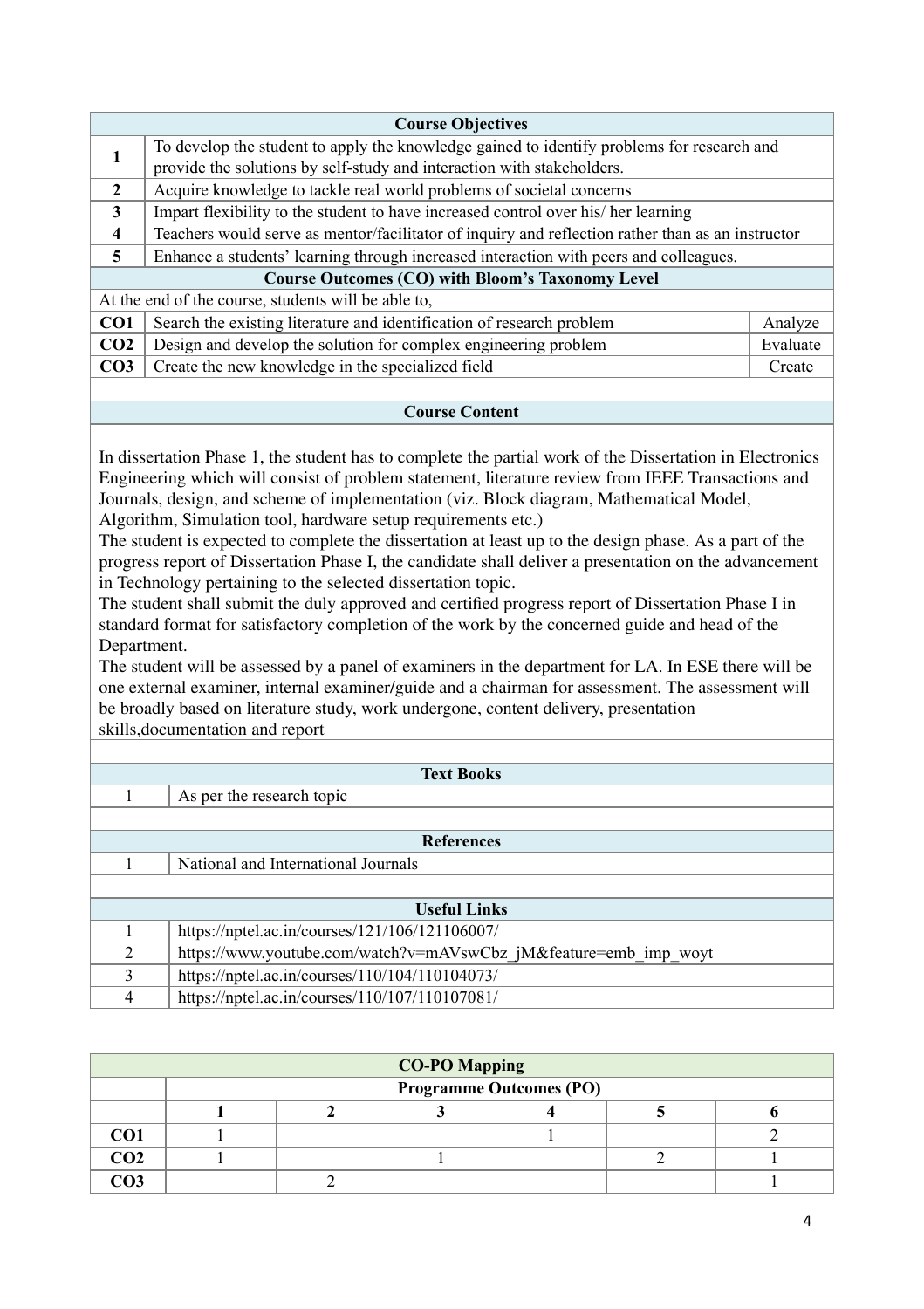The strength of mapping is to be written as 1,2,3; Where, 1:Low, 2:Medium, 3:High Each CO of the course must map to at least one PO.

| <b>Assessment</b>                                                        |                                                                                                 |                     |                                                                                                     |             |  |  |  |  |  |  |
|--------------------------------------------------------------------------|-------------------------------------------------------------------------------------------------|---------------------|-----------------------------------------------------------------------------------------------------|-------------|--|--|--|--|--|--|
| There are three components of lab assessment, LA1, LA2 and Lab ESE.      |                                                                                                 |                     |                                                                                                     |             |  |  |  |  |  |  |
|                                                                          |                                                                                                 |                     | IMP: Lab ESE is a separate head of passing. LA1, LA2 together is treated as In-Semester Evaluation. |             |  |  |  |  |  |  |
| <b>Assessmen</b>                                                         | <b>Based on</b>                                                                                 | <b>Conducted by</b> | <b>Typical Schedule (for 26-week Sem)</b>                                                           | <b>Mark</b> |  |  |  |  |  |  |
|                                                                          |                                                                                                 |                     |                                                                                                     | s           |  |  |  |  |  |  |
| LA1                                                                      | Lab activities,                                                                                 | Lab Course          | During Week 1 to Week 6                                                                             | 30          |  |  |  |  |  |  |
|                                                                          | attendance, journal                                                                             | Faculty             | Marks Submission at the end of Week 6                                                               |             |  |  |  |  |  |  |
| LA2                                                                      | Lab activities,                                                                                 | Lab Course          | During Week 7 to Week 12                                                                            | 30          |  |  |  |  |  |  |
|                                                                          | attendance, journal                                                                             | Faculty             | Marks Submission at the end of Week 12                                                              |             |  |  |  |  |  |  |
| Lab ESE                                                                  | Lab activities,                                                                                 | Lab Course          | During Week 15 to Week 18                                                                           | 40          |  |  |  |  |  |  |
| Marks Submission at the end of Week 18<br>attendance, journal<br>Faculty |                                                                                                 |                     |                                                                                                     |             |  |  |  |  |  |  |
|                                                                          | Week 1 indicates starting week of a semester. The typical schedule of lab assessments is shown, |                     |                                                                                                     |             |  |  |  |  |  |  |

considering a 26-week semester. The actual schedule shall be as per academic calendar. Lab activities/Lab performance shall include performing experiments, mini-project, presentations, drawings, programming and other suitable activities, as per the nature and requirement of the lab course. The experimental lab shall have typically 8-10 experiments.

| <b>Assessment Plan based on Bloom's Taxonomy Level (Marks) (For lab Courses)</b> |     |     |                |              |  |  |  |  |  |  |  |
|----------------------------------------------------------------------------------|-----|-----|----------------|--------------|--|--|--|--|--|--|--|
| <b>Bloom's Taxonomy Level</b>                                                    | LA1 | LA2 | <b>Lab ESE</b> | <b>Total</b> |  |  |  |  |  |  |  |
| Remember                                                                         |     |     |                |              |  |  |  |  |  |  |  |
| Understand                                                                       |     |     |                |              |  |  |  |  |  |  |  |
| Apply                                                                            |     |     |                |              |  |  |  |  |  |  |  |
| Analyze                                                                          | 10  | 10  | 10             | 30           |  |  |  |  |  |  |  |
| Evaluate                                                                         | 10  | 10  | 10             | 30           |  |  |  |  |  |  |  |
| Create                                                                           | 10  | 10  | 20             | 40           |  |  |  |  |  |  |  |
| <b>Total Marks</b>                                                               | 30  | 30  | 40             | <b>100</b>   |  |  |  |  |  |  |  |

| <b>Walchand College of Engineering, Sangli</b><br>(Government Aided Autonomous Institute) |            |                                    |                                    |            |              |  |  |  |  |
|-------------------------------------------------------------------------------------------|------------|------------------------------------|------------------------------------|------------|--------------|--|--|--|--|
|                                                                                           | AY 2021-22 |                                    |                                    |            |              |  |  |  |  |
|                                                                                           |            |                                    | <b>Course Information</b>          |            |              |  |  |  |  |
| Programme                                                                                 |            |                                    | M. Tech. (Electronics Engineering) |            |              |  |  |  |  |
| <b>Class, Semester</b>                                                                    |            | Second Year M. Tech., Sem III      |                                    |            |              |  |  |  |  |
| <b>Course Code</b>                                                                        |            | 5EN602                             |                                    |            |              |  |  |  |  |
| <b>Course Name</b>                                                                        |            | <b>Industry Orientation Course</b> |                                    |            |              |  |  |  |  |
| <b>Desired Requisites:</b>                                                                |            |                                    |                                    |            |              |  |  |  |  |
|                                                                                           |            |                                    |                                    |            |              |  |  |  |  |
|                                                                                           |            |                                    |                                    |            |              |  |  |  |  |
| <b>Teaching Scheme (Hrs)</b>                                                              |            |                                    | <b>Examination Scheme (Marks)</b>  |            |              |  |  |  |  |
| Lecture                                                                                   |            | LA1                                | LA2                                | <b>ESE</b> | <b>Total</b> |  |  |  |  |
| <b>Tutorial</b>                                                                           |            | 30                                 | 30                                 | 40         | 100          |  |  |  |  |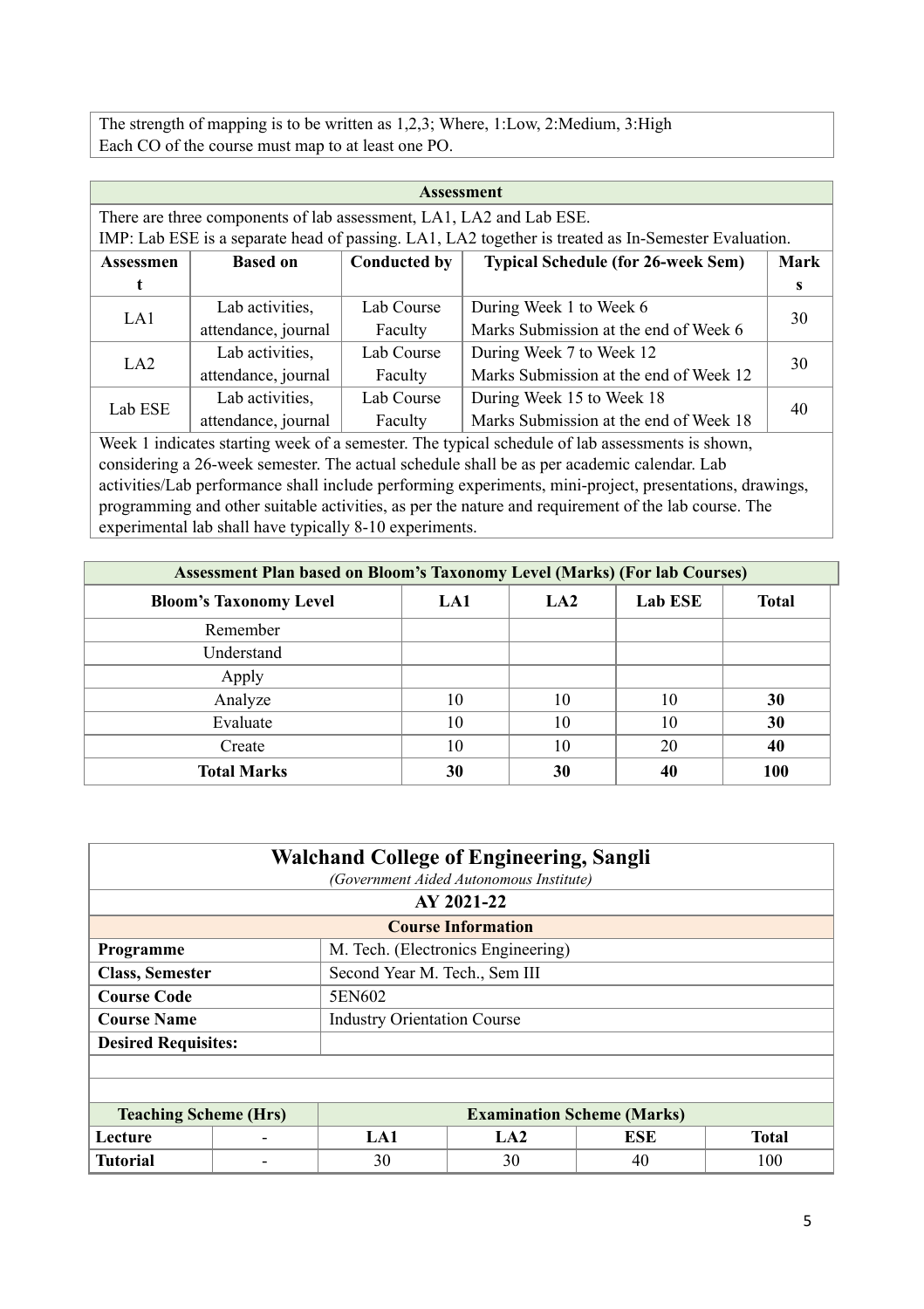|                    | Practical<br>$\mathbf{1}$ |  |                                                                                                                                                                                                     |            |  |  |  |  |  |  |  |
|--------------------|---------------------------|--|-----------------------------------------------------------------------------------------------------------------------------------------------------------------------------------------------------|------------|--|--|--|--|--|--|--|
| <b>Interaction</b> |                           |  | <b>Credits: 1</b>                                                                                                                                                                                   |            |  |  |  |  |  |  |  |
|                    |                           |  |                                                                                                                                                                                                     |            |  |  |  |  |  |  |  |
|                    |                           |  | <b>Course Objectives</b>                                                                                                                                                                            |            |  |  |  |  |  |  |  |
| 1                  | problems.                 |  | To provide a hands on experience of software in solving complex Electronics Engineering                                                                                                             |            |  |  |  |  |  |  |  |
| $\overline{2}$     |                           |  | To enhance the employability of Electronics Engineering student.                                                                                                                                    |            |  |  |  |  |  |  |  |
|                    |                           |  | <b>Course Outcomes (CO) with Bloom's Taxonomy Level</b>                                                                                                                                             |            |  |  |  |  |  |  |  |
|                    |                           |  | At the end of the course, students will be able to,                                                                                                                                                 |            |  |  |  |  |  |  |  |
| CO1                |                           |  | Use of the software related to Electronics Engineering effectively.                                                                                                                                 | Evaluate   |  |  |  |  |  |  |  |
| CO <sub>2</sub>    |                           |  | Develop the solution for Electronics Engineering problem using software.                                                                                                                            | Create     |  |  |  |  |  |  |  |
| CO <sub>3</sub>    |                           |  | Explain the working of research and development department.                                                                                                                                         | Understand |  |  |  |  |  |  |  |
|                    |                           |  |                                                                                                                                                                                                     |            |  |  |  |  |  |  |  |
|                    |                           |  | <b>Course Content</b>                                                                                                                                                                               |            |  |  |  |  |  |  |  |
|                    |                           |  | This course is based on computers as a tool to design and analyse the Electronics system. In the modern                                                                                             |            |  |  |  |  |  |  |  |
|                    |                           |  | day work environment, the Electronics Engineering should be able to simulate and solve complex                                                                                                      |            |  |  |  |  |  |  |  |
|                    |                           |  | problems on computers. The Electronics Engineer must be highly computer literate. The engineer with                                                                                                 |            |  |  |  |  |  |  |  |
|                    |                           |  | strong fundamentals in Electronics Engineering and computer software proficiency is highly in demand<br>from industry. Employability of the student can be enhanced by providing software training. |            |  |  |  |  |  |  |  |
|                    |                           |  |                                                                                                                                                                                                     |            |  |  |  |  |  |  |  |
|                    |                           |  | <b>Text Books</b>                                                                                                                                                                                   |            |  |  |  |  |  |  |  |
| 1                  |                           |  | Suitable books based on the software selected.                                                                                                                                                      |            |  |  |  |  |  |  |  |
|                    |                           |  |                                                                                                                                                                                                     |            |  |  |  |  |  |  |  |
| <b>References</b>  |                           |  |                                                                                                                                                                                                     |            |  |  |  |  |  |  |  |
| 1                  |                           |  | Suitable books based on the contents of software selected                                                                                                                                           |            |  |  |  |  |  |  |  |
|                    |                           |  |                                                                                                                                                                                                     |            |  |  |  |  |  |  |  |
|                    |                           |  | <b>Useful Links</b>                                                                                                                                                                                 |            |  |  |  |  |  |  |  |
| 1                  |                           |  | As per the need of the software training                                                                                                                                                            |            |  |  |  |  |  |  |  |

| <b>CO-PO Mapping</b>                                                              |                                                    |  |  |  |  |  |  |  |  |  |  |
|-----------------------------------------------------------------------------------|----------------------------------------------------|--|--|--|--|--|--|--|--|--|--|
|                                                                                   | <b>Programme Outcomes (PO)</b>                     |  |  |  |  |  |  |  |  |  |  |
|                                                                                   |                                                    |  |  |  |  |  |  |  |  |  |  |
| CO <sub>1</sub>                                                                   |                                                    |  |  |  |  |  |  |  |  |  |  |
| CO <sub>2</sub>                                                                   |                                                    |  |  |  |  |  |  |  |  |  |  |
| CO <sub>3</sub>                                                                   |                                                    |  |  |  |  |  |  |  |  |  |  |
| The strength of mapping is to be written as 1,2,3; Where, 1:Low, 2:Medium, 3:High |                                                    |  |  |  |  |  |  |  |  |  |  |
|                                                                                   | Each CO of the course must map to at least one PO. |  |  |  |  |  |  |  |  |  |  |

| <b>Assessment</b>                                                   |                     |              |                                                                                                     |             |  |  |  |  |  |  |  |
|---------------------------------------------------------------------|---------------------|--------------|-----------------------------------------------------------------------------------------------------|-------------|--|--|--|--|--|--|--|
| There are three components of lab assessment, LA1, LA2 and Lab ESE. |                     |              |                                                                                                     |             |  |  |  |  |  |  |  |
|                                                                     |                     |              | IMP: Lab ESE is a separate head of passing. LA1, LA2 together is treated as In-Semester Evaluation. |             |  |  |  |  |  |  |  |
| <b>Assessmen</b>                                                    | <b>Based on</b>     | Conducted by | <b>Typical Schedule (for 26-week Sem)</b>                                                           | <b>Mark</b> |  |  |  |  |  |  |  |
|                                                                     |                     |              |                                                                                                     | s           |  |  |  |  |  |  |  |
| LA1                                                                 | Lab activities,     | Lab Course   | During Week 1 to Week 6                                                                             | 30          |  |  |  |  |  |  |  |
|                                                                     | attendance, journal | Faculty      | Marks Submission at the end of Week 6                                                               |             |  |  |  |  |  |  |  |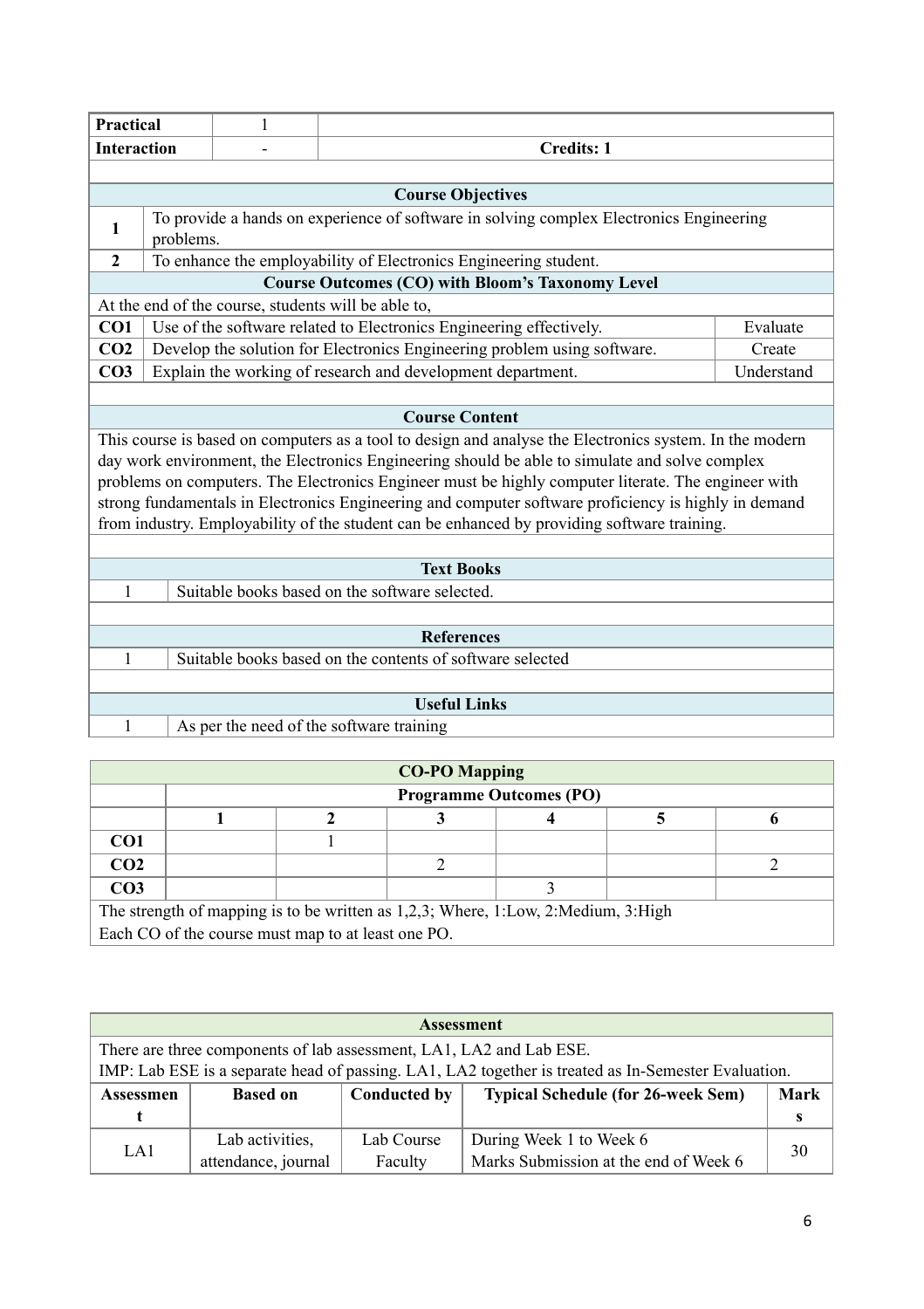| LA <sub>2</sub>                                                                                         | Lab activities,                                                          | Lab Course | During Week 7 to Week 12                                                                        | 30 |  |  |  |  |
|---------------------------------------------------------------------------------------------------------|--------------------------------------------------------------------------|------------|-------------------------------------------------------------------------------------------------|----|--|--|--|--|
|                                                                                                         | attendance, journal                                                      | Faculty    | Marks Submission at the end of Week 12                                                          |    |  |  |  |  |
| Lab ESE                                                                                                 | Lab activities,                                                          | Lab Course | During Week 15 to Week 18                                                                       | 40 |  |  |  |  |
|                                                                                                         | Marks Submission at the end of Week 18<br>attendance, journal<br>Faculty |            |                                                                                                 |    |  |  |  |  |
|                                                                                                         |                                                                          |            | Week 1 indicates starting week of a semester. The typical schedule of lab assessments is shown, |    |  |  |  |  |
|                                                                                                         |                                                                          |            | considering a 26-week semester. The actual schedule shall be as per academic calendar. Lab      |    |  |  |  |  |
| activities/Lab performance shall include performing experiments, mini-project, presentations, drawings, |                                                                          |            |                                                                                                 |    |  |  |  |  |
| programming and other suitable activities, as per the nature and requirement of the lab course. The     |                                                                          |            |                                                                                                 |    |  |  |  |  |
| experimental lab shall have typically 8-10 experiments.                                                 |                                                                          |            |                                                                                                 |    |  |  |  |  |

| <b>Assessment Plan based on Bloom's Taxonomy Level (Marks) (For lab Courses)</b> |     |                 |                |              |  |  |  |  |  |  |
|----------------------------------------------------------------------------------|-----|-----------------|----------------|--------------|--|--|--|--|--|--|
| <b>Bloom's Taxonomy Level</b>                                                    | LA1 | LA <sub>2</sub> | <b>Lab ESE</b> | <b>Total</b> |  |  |  |  |  |  |
| Remember                                                                         |     |                 |                |              |  |  |  |  |  |  |
| Understand                                                                       | 10  | 10              | 10             | 30           |  |  |  |  |  |  |
| Apply                                                                            |     |                 |                |              |  |  |  |  |  |  |
| Analyze                                                                          |     |                 |                |              |  |  |  |  |  |  |
| Evaluate                                                                         | 10  | 10              | 15             | 35           |  |  |  |  |  |  |
| Create                                                                           | 10  | 10              | 15             | 35           |  |  |  |  |  |  |
| <b>Total Marks</b>                                                               | 30  | 30              | 40             | <b>100</b>   |  |  |  |  |  |  |

| <b>Walchand College of Engineering, Sangli</b><br>(Government Aided Autonomous Institute) |                           |                                   |                                                                |                                    |                                                                                                |              |  |  |  |  |
|-------------------------------------------------------------------------------------------|---------------------------|-----------------------------------|----------------------------------------------------------------|------------------------------------|------------------------------------------------------------------------------------------------|--------------|--|--|--|--|
| AY 2021-22                                                                                |                           |                                   |                                                                |                                    |                                                                                                |              |  |  |  |  |
|                                                                                           | <b>Course Information</b> |                                   |                                                                |                                    |                                                                                                |              |  |  |  |  |
| Programme                                                                                 |                           |                                   |                                                                | M. Tech. (Electronics Engineering) |                                                                                                |              |  |  |  |  |
| <b>Class, Semester</b>                                                                    |                           |                                   |                                                                | First Year M. Tech., Semester III  |                                                                                                |              |  |  |  |  |
| <b>Course Code</b>                                                                        |                           |                                   | 5EN611                                                         |                                    |                                                                                                |              |  |  |  |  |
| <b>Course Name</b>                                                                        |                           |                                   |                                                                |                                    | Professional Elective -5 Remote Sensing Techniques and Applications                            |              |  |  |  |  |
| <b>Desired Requisites:</b>                                                                |                           |                                   |                                                                |                                    |                                                                                                |              |  |  |  |  |
|                                                                                           |                           |                                   |                                                                |                                    |                                                                                                |              |  |  |  |  |
|                                                                                           |                           | <b>Teaching Scheme</b>            |                                                                |                                    | <b>Examination Scheme (Marks)</b>                                                              |              |  |  |  |  |
| Lecture                                                                                   |                           | 2 Hrs/week                        | <b>T1</b>                                                      | T2                                 | <b>ESE</b>                                                                                     | <b>Total</b> |  |  |  |  |
| <b>Tutorial</b>                                                                           |                           |                                   | 20                                                             | 20                                 | 60                                                                                             | 100          |  |  |  |  |
| Practical                                                                                 |                           | -                                 |                                                                |                                    |                                                                                                |              |  |  |  |  |
| <b>Interaction</b>                                                                        |                           | $\blacksquare$                    |                                                                |                                    | <b>Credits: 2</b>                                                                              |              |  |  |  |  |
|                                                                                           |                           |                                   |                                                                |                                    |                                                                                                |              |  |  |  |  |
|                                                                                           |                           |                                   |                                                                | <b>Course Objectives</b>           |                                                                                                |              |  |  |  |  |
| 1                                                                                         |                           |                                   |                                                                |                                    | To acquire skills in advance techniques such as hyper spectral, thermal and LiDAR scanning for |              |  |  |  |  |
|                                                                                           |                           | mapping, modeling and monitoring. |                                                                |                                    |                                                                                                |              |  |  |  |  |
| $\mathbf{2}$                                                                              |                           |                                   |                                                                |                                    |                                                                                                |              |  |  |  |  |
| $\overline{\mathbf{3}}$                                                                   |                           |                                   |                                                                |                                    |                                                                                                |              |  |  |  |  |
|                                                                                           |                           |                                   | <b>Course Outcomes (CO) with Bloom's Taxonomy Level</b>        |                                    |                                                                                                |              |  |  |  |  |
|                                                                                           |                           |                                   | At the end of the course, the students will be able to,        |                                    |                                                                                                |              |  |  |  |  |
| CO1                                                                                       |                           |                                   | processing in land resource mapping, monitoring and modelling. |                                    | Describe the importance and role of remote sensing and digital image                           | Understand   |  |  |  |  |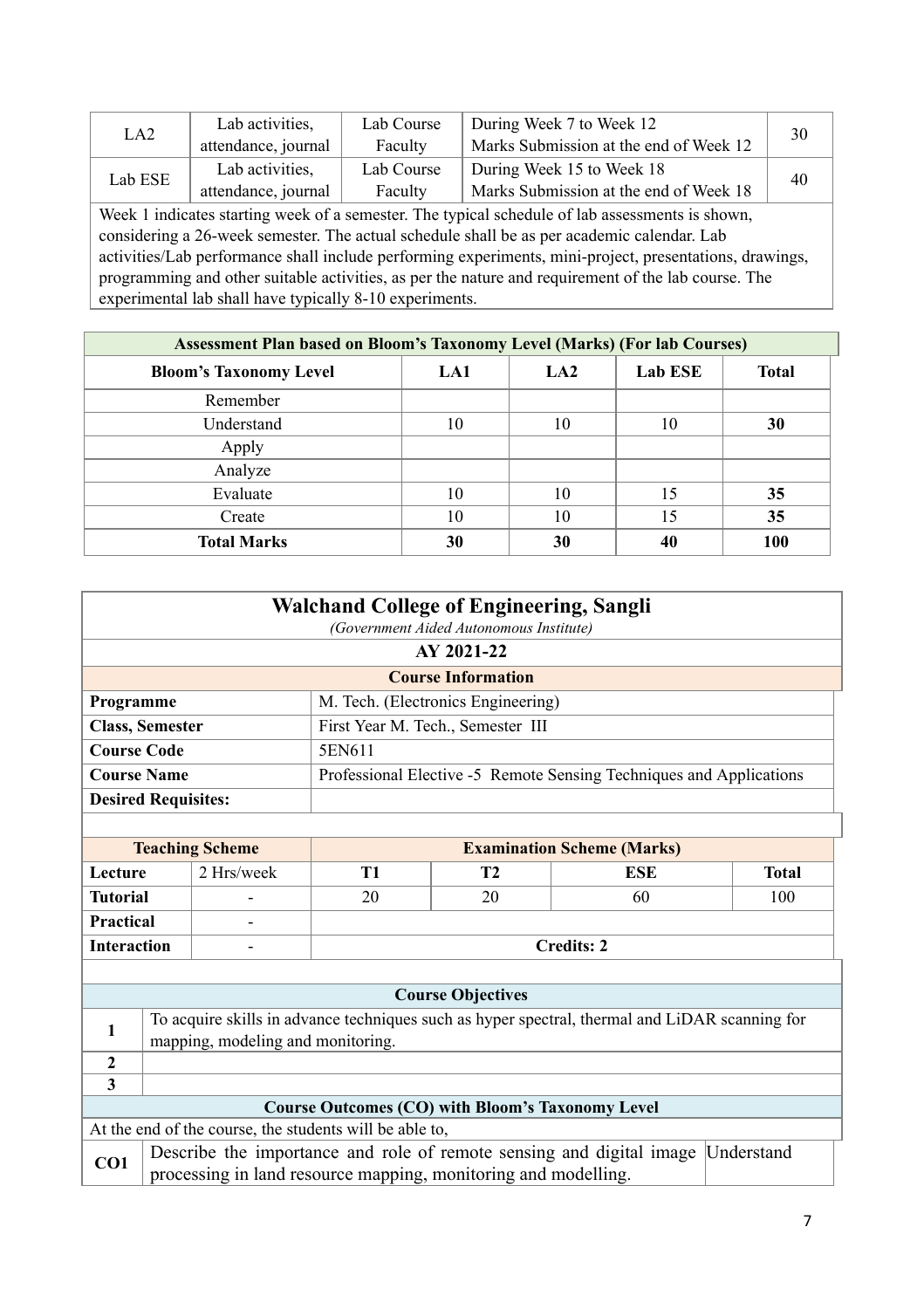| CO <sub>2</sub>           | Demonstrate knowledge of the concepts and techniques involved in Apply<br>digital image processing of remotely sensed data                                                                                                                                                                                                                                                     |                |  |  |  |  |  |
|---------------------------|--------------------------------------------------------------------------------------------------------------------------------------------------------------------------------------------------------------------------------------------------------------------------------------------------------------------------------------------------------------------------------|----------------|--|--|--|--|--|
| CO <sub>3</sub>           | Analyze and compare different information extraction techniques                                                                                                                                                                                                                                                                                                                |                |  |  |  |  |  |
|                           |                                                                                                                                                                                                                                                                                                                                                                                | Analyse        |  |  |  |  |  |
| CO <sub>4</sub>           |                                                                                                                                                                                                                                                                                                                                                                                |                |  |  |  |  |  |
|                           |                                                                                                                                                                                                                                                                                                                                                                                |                |  |  |  |  |  |
| <b>Module</b>             | <b>Module Contents</b>                                                                                                                                                                                                                                                                                                                                                         | 6              |  |  |  |  |  |
| $\mathbf I$               | <b>Remote Sensing Data Collection:</b> The Remote Sensing Process, Remote<br>Sensing data analysis, Analog (hard-copy) Image Digitization, Digital<br><b>Remote Sensor Data Collection</b>                                                                                                                                                                                     |                |  |  |  |  |  |
| $\mathbf{I}$              | <b>Multispectral Imaging</b><br>Multispectral imaging using discrete detectors and scanning mirrors,<br>linear arrays, Imaging spectrometry, Types of Digital cameras for imaging                                                                                                                                                                                              |                |  |  |  |  |  |
| $\rm III$                 | <b>Display Alternatives and Scientific Evaluation</b><br>Image display considerations, Merging (fusing) remotely sensed data,<br>length (distance) measurement, perimeter, area and shape measurement                                                                                                                                                                          | $\overline{7}$ |  |  |  |  |  |
| IV                        | <b>Thematic Information Extraction</b><br>Supervised<br>Classification,<br>Unsupervised<br>classification,<br>Fuzzy<br>classification, Object Based Image Analysis (OBIA) classification,<br>Incorporating ancillary data in the classification                                                                                                                                | $\overline{7}$ |  |  |  |  |  |
| $\boldsymbol{\mathrm{V}}$ | <b>Information extraction using Artificial Intelligence</b><br>Expert systems, Decision Tree Classification based on human derived<br>rules and machine learning, Random forest classifier, Support vector<br>machines                                                                                                                                                         |                |  |  |  |  |  |
| VI                        | <b>Information extraction using Image Spectroscopy</b><br>Panchromatic, M ultisp ectral and H yperspectral D ata Collection, Step s<br>to Extract Information from H yp ersp ectral D ata, Initial Image Q uality<br>Assessment, Radiometric Calibration, M ap p ing and M atching using H<br>yp erspectral D ata, Selected Indices Useful for H yperspectral Data<br>Analysis | $\overline{7}$ |  |  |  |  |  |
|                           |                                                                                                                                                                                                                                                                                                                                                                                |                |  |  |  |  |  |
|                           | <b>Text Books</b>                                                                                                                                                                                                                                                                                                                                                              |                |  |  |  |  |  |
| 1                         | Robert A. Schowengerdt, "Techniques for Image Processing and Classification in Remote Sensing"<br>,Academic press, 1983                                                                                                                                                                                                                                                        |                |  |  |  |  |  |
| $\overline{2}$            |                                                                                                                                                                                                                                                                                                                                                                                |                |  |  |  |  |  |
| $\overline{3}$            |                                                                                                                                                                                                                                                                                                                                                                                |                |  |  |  |  |  |
|                           |                                                                                                                                                                                                                                                                                                                                                                                |                |  |  |  |  |  |
|                           | <b>References</b>                                                                                                                                                                                                                                                                                                                                                              |                |  |  |  |  |  |
| 1                         | John R. Jensen," Introductory Digital Image Processing A Remote Sensing Perspective",<br>University of South Carolina, Pearson, 2015                                                                                                                                                                                                                                           |                |  |  |  |  |  |
| $\overline{2}$            |                                                                                                                                                                                                                                                                                                                                                                                |                |  |  |  |  |  |
| 3                         |                                                                                                                                                                                                                                                                                                                                                                                |                |  |  |  |  |  |
|                           |                                                                                                                                                                                                                                                                                                                                                                                |                |  |  |  |  |  |
|                           | <b>Useful Links</b>                                                                                                                                                                                                                                                                                                                                                            |                |  |  |  |  |  |
| 1                         | <b>NPTEI</b> Lectures                                                                                                                                                                                                                                                                                                                                                          |                |  |  |  |  |  |
| $\overline{2}$            | Coursera Lectures                                                                                                                                                                                                                                                                                                                                                              |                |  |  |  |  |  |
| 3                         |                                                                                                                                                                                                                                                                                                                                                                                |                |  |  |  |  |  |
| $\overline{4}$            |                                                                                                                                                                                                                                                                                                                                                                                |                |  |  |  |  |  |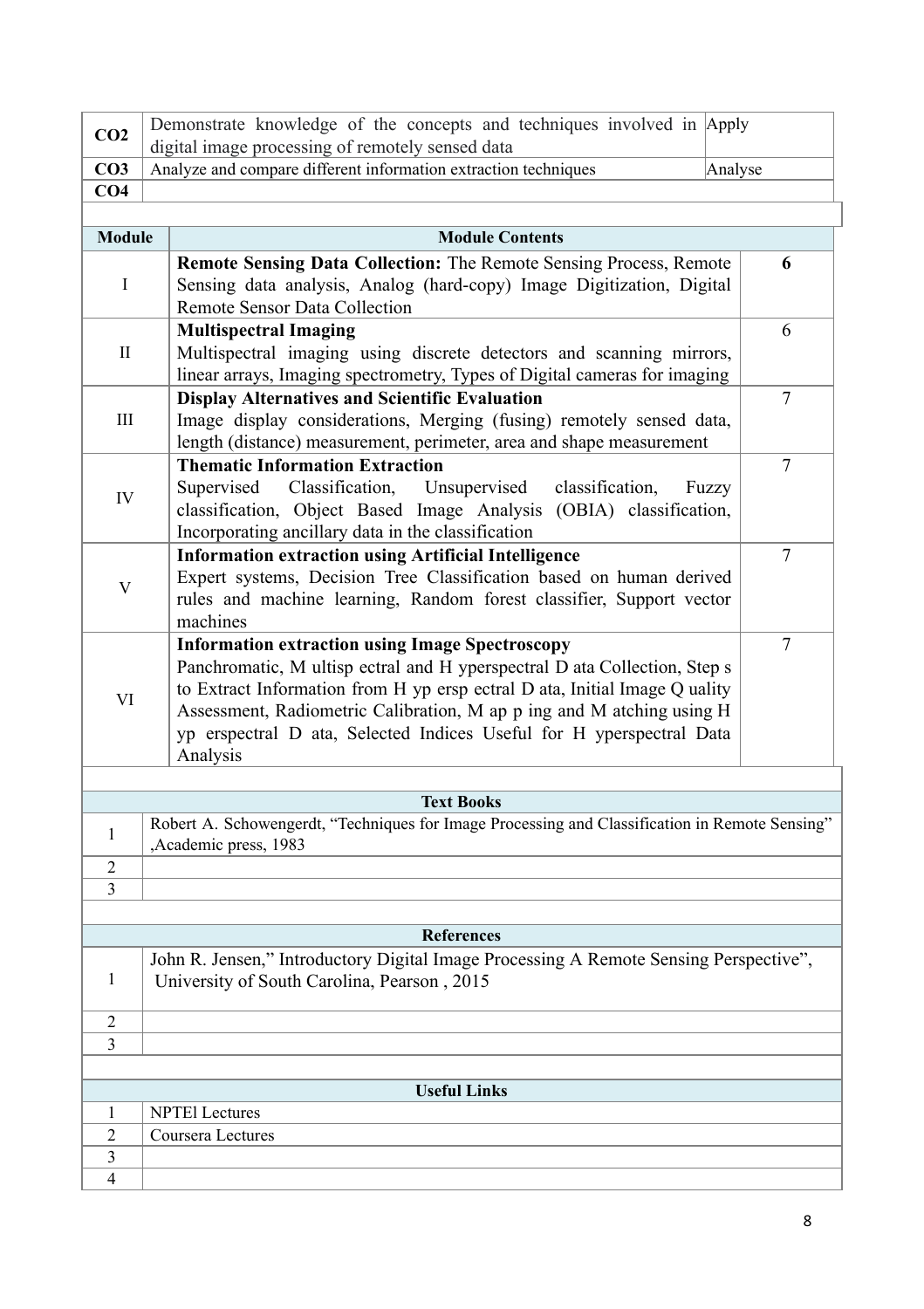|                 | <b>CO-PO Mapping</b>                                                              |   |   |   |  |   |  |   |   |    |  |    |  |  |
|-----------------|-----------------------------------------------------------------------------------|---|---|---|--|---|--|---|---|----|--|----|--|--|
|                 | <b>PSO</b><br><b>Programme Outcomes (PO)</b>                                      |   |   |   |  |   |  |   |   |    |  |    |  |  |
|                 |                                                                                   | ∍ |   | 4 |  | 6 |  | 8 | Q | 10 |  | 12 |  |  |
| CO <sub>1</sub> |                                                                                   |   |   |   |  |   |  |   |   |    |  |    |  |  |
| CO <sub>2</sub> |                                                                                   |   | ◠ |   |  |   |  |   |   |    |  |    |  |  |
| CO <sub>3</sub> |                                                                                   |   |   |   |  | ◠ |  |   |   |    |  |    |  |  |
| CO <sub>4</sub> |                                                                                   |   |   |   |  |   |  |   |   |    |  |    |  |  |
|                 | The strength of mapping is to be written as 1,2,3; Where, 1:Low, 2:Medium, 3:High |   |   |   |  |   |  |   |   |    |  |    |  |  |

Each CO of the course must map to at least one PO.

### **Assessment**

The assessment is based on 2 in-semester examinations in the form of T1 (Test-1) and T2 (Test-2) of 20 marks each. Also there shall be 1 End-Sem examination (ESE) of 60 marks. T1 shall be typically on modules 1 and 2, T2 based typically on modules 3, 4 and ESE shall be on all modules with nearly 50% weightage on modules 1 to 4 and 50% weightage on modules 5, 6.

| <b>Assessment Plan based on Bloom's Taxonomy Level (Marks) For Theory Course</b> |                               |    |    |            |              |  |  |  |  |  |  |
|----------------------------------------------------------------------------------|-------------------------------|----|----|------------|--------------|--|--|--|--|--|--|
|                                                                                  | <b>Bloom's Taxonomy Level</b> | T1 | Т2 | <b>ESE</b> | <b>Total</b> |  |  |  |  |  |  |
|                                                                                  | Remember                      |    |    |            |              |  |  |  |  |  |  |
| $\overline{2}$                                                                   | Understand                    | 20 | 10 |            | 30           |  |  |  |  |  |  |
| 3                                                                                | Apply                         |    | 10 | 30         | 40           |  |  |  |  |  |  |
| 4                                                                                | Analyze                       |    |    | 30         | 30           |  |  |  |  |  |  |
|                                                                                  | Evaluate                      |    |    |            |              |  |  |  |  |  |  |
| 6                                                                                | Create                        |    |    |            |              |  |  |  |  |  |  |
|                                                                                  | <b>Total</b>                  | 20 | 20 | 60         | 100          |  |  |  |  |  |  |

|                            | <b>Walchand College of Engineering, Sangli</b><br>(Government Aided Autonomous Institute) |                                                           |                           |     |     |  |  |
|----------------------------|-------------------------------------------------------------------------------------------|-----------------------------------------------------------|---------------------------|-----|-----|--|--|
|                            |                                                                                           |                                                           | AY 2021-22                |     |     |  |  |
|                            |                                                                                           |                                                           | <b>Course Information</b> |     |     |  |  |
| Programme                  |                                                                                           | M. Tech. (Electronics Engineering)                        |                           |     |     |  |  |
| <b>Class, Semester</b>     |                                                                                           | Second Year M.Tech., Sem III                              |                           |     |     |  |  |
| <b>Course Code</b>         |                                                                                           | 5EN612                                                    |                           |     |     |  |  |
| <b>Course Name</b>         |                                                                                           | Professional Elective 5 - Advanced Automotive Electronics |                           |     |     |  |  |
| <b>Desired Requisites:</b> |                                                                                           | Analog Electronics, Digital electronics, Microcontrollers |                           |     |     |  |  |
|                            |                                                                                           |                                                           |                           |     |     |  |  |
| <b>Teaching Scheme</b>     |                                                                                           | <b>Examination Scheme (Marks)</b>                         |                           |     |     |  |  |
| Lecture                    | 2 Hrs/week                                                                                | <b>Total</b><br>T1<br>T2<br>ESE                           |                           |     |     |  |  |
| <b>Tutorial</b>            |                                                                                           | 20                                                        | 20                        | 60  | 100 |  |  |
| Practical                  |                                                                                           |                                                           |                           | Nil |     |  |  |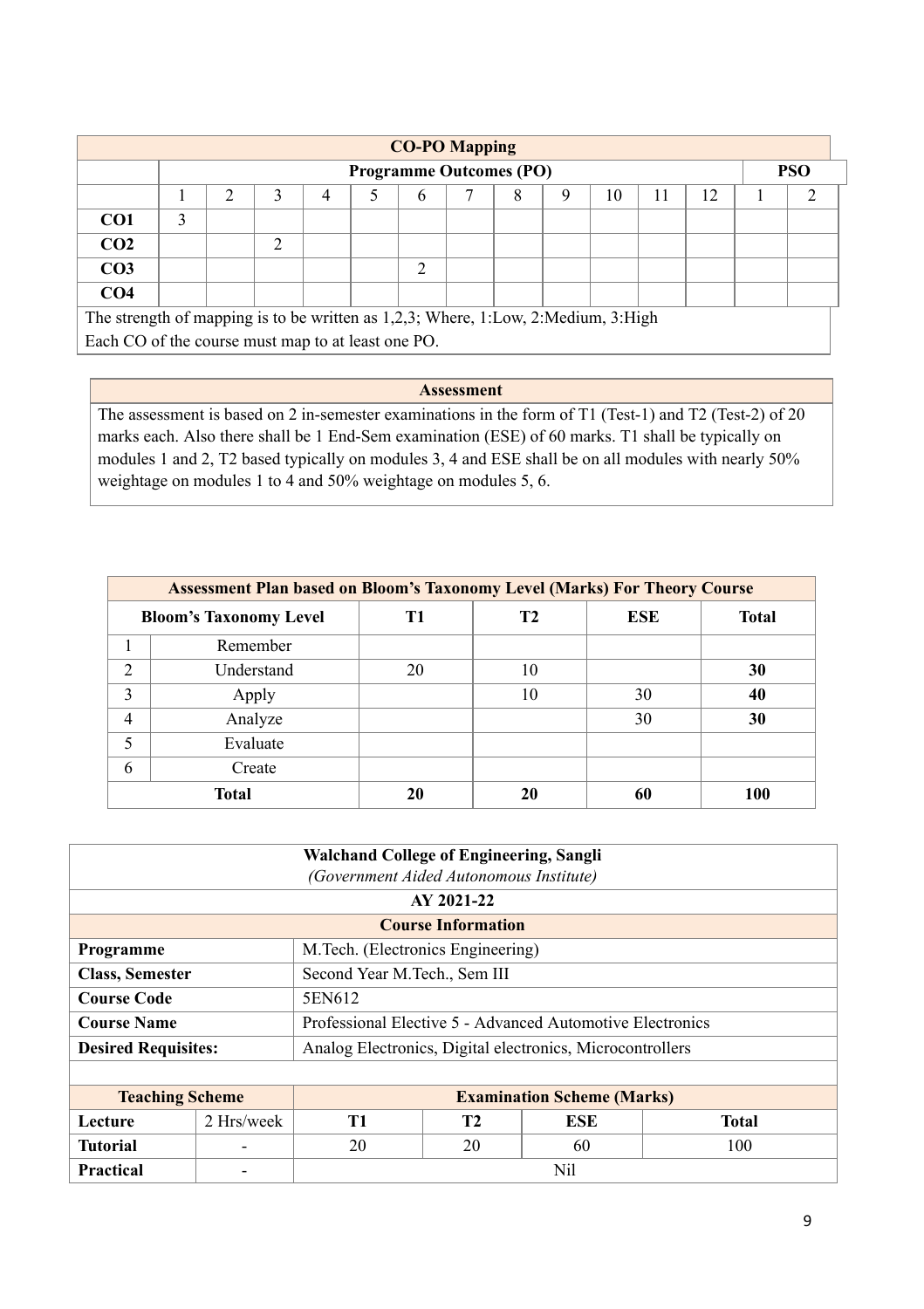|                  | <b>Interaction</b><br><b>Credits: 2</b>                                                         |                                   |                                                                                                                                   |  |              |  |  |
|------------------|-------------------------------------------------------------------------------------------------|-----------------------------------|-----------------------------------------------------------------------------------------------------------------------------------|--|--------------|--|--|
|                  |                                                                                                 |                                   |                                                                                                                                   |  |              |  |  |
|                  |                                                                                                 |                                   | <b>Course Objectives</b>                                                                                                          |  |              |  |  |
| 1                |                                                                                                 |                                   | Overview of Automotive electronics system and its components                                                                      |  |              |  |  |
| $\boldsymbol{2}$ |                                                                                                 |                                   | Automotive sensor and actuator software modules                                                                                   |  |              |  |  |
| 3                |                                                                                                 | CAN J1939 protocol                |                                                                                                                                   |  |              |  |  |
| 4                |                                                                                                 | <b>AUTOSAR</b> technical overview |                                                                                                                                   |  |              |  |  |
|                  |                                                                                                 |                                   | <b>Course Outcomes (CO) with Bloom's Taxonomy Level</b>                                                                           |  |              |  |  |
|                  |                                                                                                 |                                   | At the end of the course, the students will be able to,                                                                           |  |              |  |  |
| CO1              |                                                                                                 |                                   | Illustrate significance of AUTOMOTIVE Electronics                                                                                 |  | Illustrate   |  |  |
| CO <sub>2</sub>  |                                                                                                 |                                   | Develop automotive subsystems, Interfaces for automotive sensors and<br>actuators software modules as closed loop                 |  | Develop      |  |  |
| CO <sub>3</sub>  | Develop Communication between various controllers using CAN bus and<br>Develop<br>others buses  |                                   |                                                                                                                                   |  |              |  |  |
| CO <sub>4</sub>  | Explain the AUTOSAR layered architecture<br>Explain                                             |                                   |                                                                                                                                   |  |              |  |  |
| CO <sub>5</sub>  |                                                                                                 |                                   | Develop Model based automotive system using MATLAB                                                                                |  | Develop      |  |  |
| CO6              | Illustrate automotive systems for EMC complaint<br>Illustrate                                   |                                   |                                                                                                                                   |  |              |  |  |
|                  |                                                                                                 |                                   |                                                                                                                                   |  |              |  |  |
| <b>Module</b>    |                                                                                                 |                                   | <b>Module Contents</b>                                                                                                            |  | <b>Hours</b> |  |  |
|                  |                                                                                                 |                                   | Module 1 : Overview of Automotive electronics system and its components                                                           |  |              |  |  |
|                  |                                                                                                 |                                   | Automotive Market: On road vehicle, off road vehicle, safety and connectivity                                                     |  |              |  |  |
| I                |                                                                                                 |                                   | Hardware: ECU-ICs, PCB, Sensors, Actuators                                                                                        |  | 4            |  |  |
|                  |                                                                                                 |                                   | Software: Boot Loader, OS + Application, Calibration parameters.                                                                  |  |              |  |  |
|                  |                                                                                                 |                                   | Battery charging system, Engine control system, Steering control system,<br>Automatic transmission system, Cruise control system. |  |              |  |  |
|                  |                                                                                                 |                                   |                                                                                                                                   |  |              |  |  |
|                  |                                                                                                 |                                   | Module 2: Automotive sensor and actuator software modules                                                                         |  |              |  |  |
|                  |                                                                                                 |                                   | Sensor: Temperature, Air Mass sensor, Pressure sensor, Speed sensors, Knocking                                                    |  |              |  |  |
|                  |                                                                                                 |                                   | Sensor, Lamda (Oxygen) Sensor, Throttle Position sensor, Cam sensor, Crank                                                        |  |              |  |  |
|                  | position sensor.                                                                                |                                   |                                                                                                                                   |  |              |  |  |
| $\mathbf{I}$     | Physical Sensor Connection, Sensor environment, Harness, Reference voltage,                     |                                   |                                                                                                                                   |  |              |  |  |
|                  | closed loop sensor software module, Calibration, OORH, OORL, In Range, Auto<br>and Manual mode. |                                   |                                                                                                                                   |  |              |  |  |
|                  |                                                                                                 |                                   | Actuator: Physical actuator, Actuator driver faults, shorted to Low, Shorted to High,                                             |  |              |  |  |
|                  |                                                                                                 |                                   | Open circuit. Check to give ON/OFF commands. Failure Mode Identification.                                                         |  |              |  |  |
| Ш                |                                                                                                 |                                   | <b>Module 3: Communication protocol</b>                                                                                           |  | 6            |  |  |
|                  |                                                                                                 |                                   |                                                                                                                                   |  |              |  |  |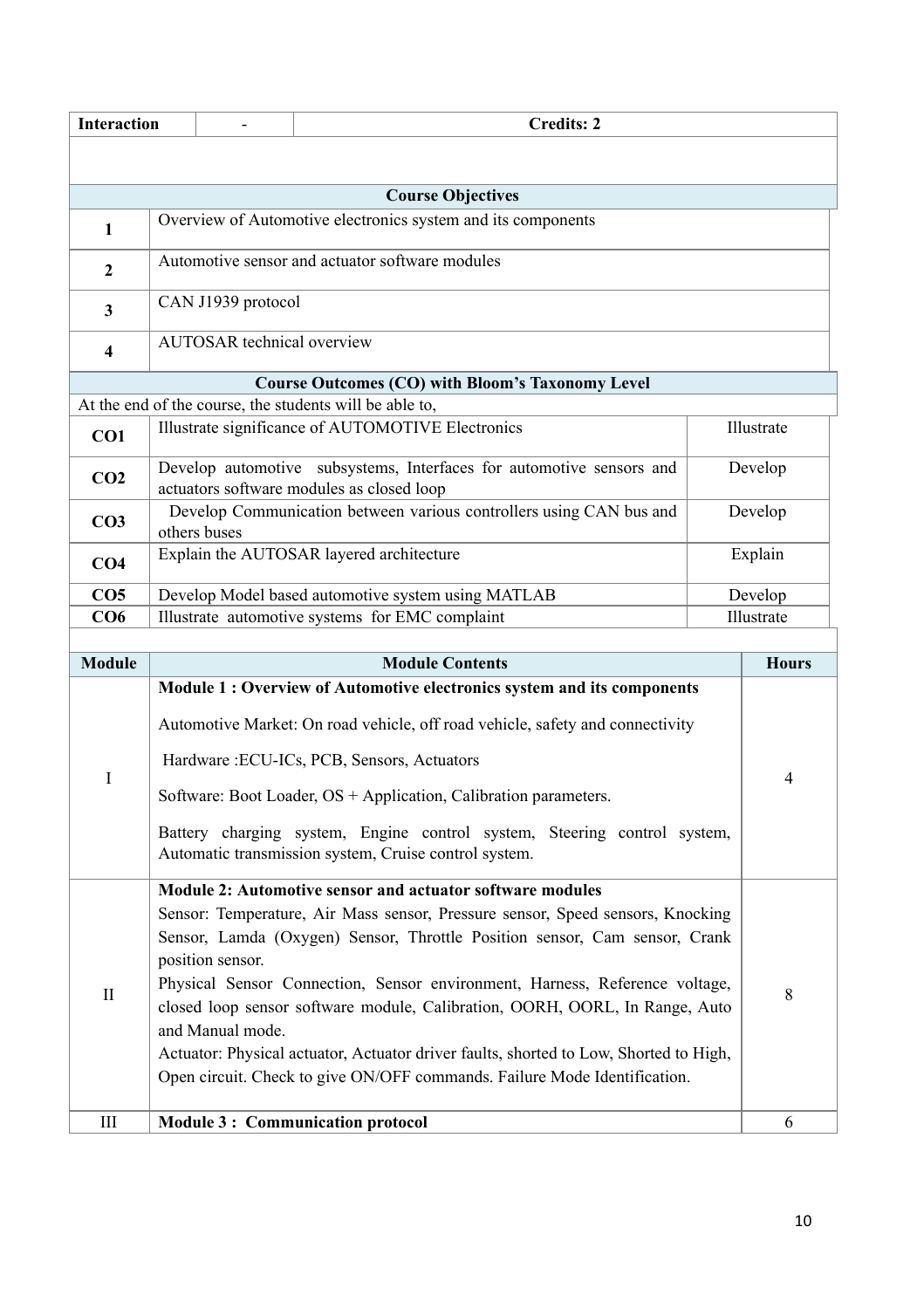|                | <b>Useful Links</b>                                                                                                                                       |   |
|----------------|-----------------------------------------------------------------------------------------------------------------------------------------------------------|---|
|                |                                                                                                                                                           |   |
|                |                                                                                                                                                           |   |
| 9              | iew.pdf                                                                                                                                                   |   |
|                | https://www.autosar.org/fileadmin/user_upload/standards/classic/3-0/AUTOSAR_TechnicalOverv                                                                |   |
| 8              | https://www.autosar.org/fileadmin/user_upload/standards/classic/3-2/AUTOSAR_LayeredSoftwar<br>eArchitecture.pdf                                           |   |
| 7              | https://www.autosar.org/fileadmin/user_upload/standards/classic/3-2/AUTOSAR_Glossary.pdf                                                                  |   |
| 6              | https://www.kpit.com/resources/downloads/kpit-autosar-handbook.pdf                                                                                        |   |
| 5              | https://elearning.vector.com/vl autosar introduction en.html                                                                                              |   |
| $\overline{4}$ | https://www.autosar.org/                                                                                                                                  |   |
| 3              | http://www.analog.com/media/en/technical-documentation/application-notes/AN-1123.pdf                                                                      |   |
| $\overline{2}$ | https://www.nxp.com/docs/en/reference-manual/BCANPSV2.pdf                                                                                                 |   |
| $\mathbf{1}$   | https://elearning.vector.com/vl can introduction en.html                                                                                                  |   |
|                | <b>References</b>                                                                                                                                         |   |
| 1              | Bosch Automotive Electrics and Automotive Electronics by Robert Bosch                                                                                     |   |
|                | <b>Text Books</b>                                                                                                                                         |   |
| VI             | EMC standards, Understanding origin of pulses, disturbances, circuit and PCB<br>layout design techniques to meet EMC.                                     | 4 |
|                | <b>Module 6: Electromagnetic Compatibility</b><br>Introduction to various regulatory requirements and international electrical and                        |   |
|                | various control algorithms like ESP,ABS, TCS etc.                                                                                                         | 8 |
| V              | <b>Module 5: Model based Development:</b><br>Algorithm/application development using Simulink, Stateflow, Code generation for                             |   |
| IV             | complexity, AUTOSAR organization, All layer information(e.g. RTE,BSW,<br>applications)<br>Tools: Davinci developer, configurator, Raphsody                | 6 |
|                | <b>Module 4: Software Architecture</b><br>Classical architecture, Layered architecture (AUTOSAR), Increased<br>E/E                                        |   |
|                | Tools: CANoe, Vehicle spy, CAPEL, TAE scripting                                                                                                           |   |
|                | Inter vehicle communication to form autonomous vehicle system                                                                                             |   |
|                | CAN Bus, CAN J1939 Protocol, LIN Bus , Flex ray, Automotive Ethernet, RF,<br>Bluetooth, WiFi, Diagnostic Protocol: UDS, Inter-ECU communication protocol, |   |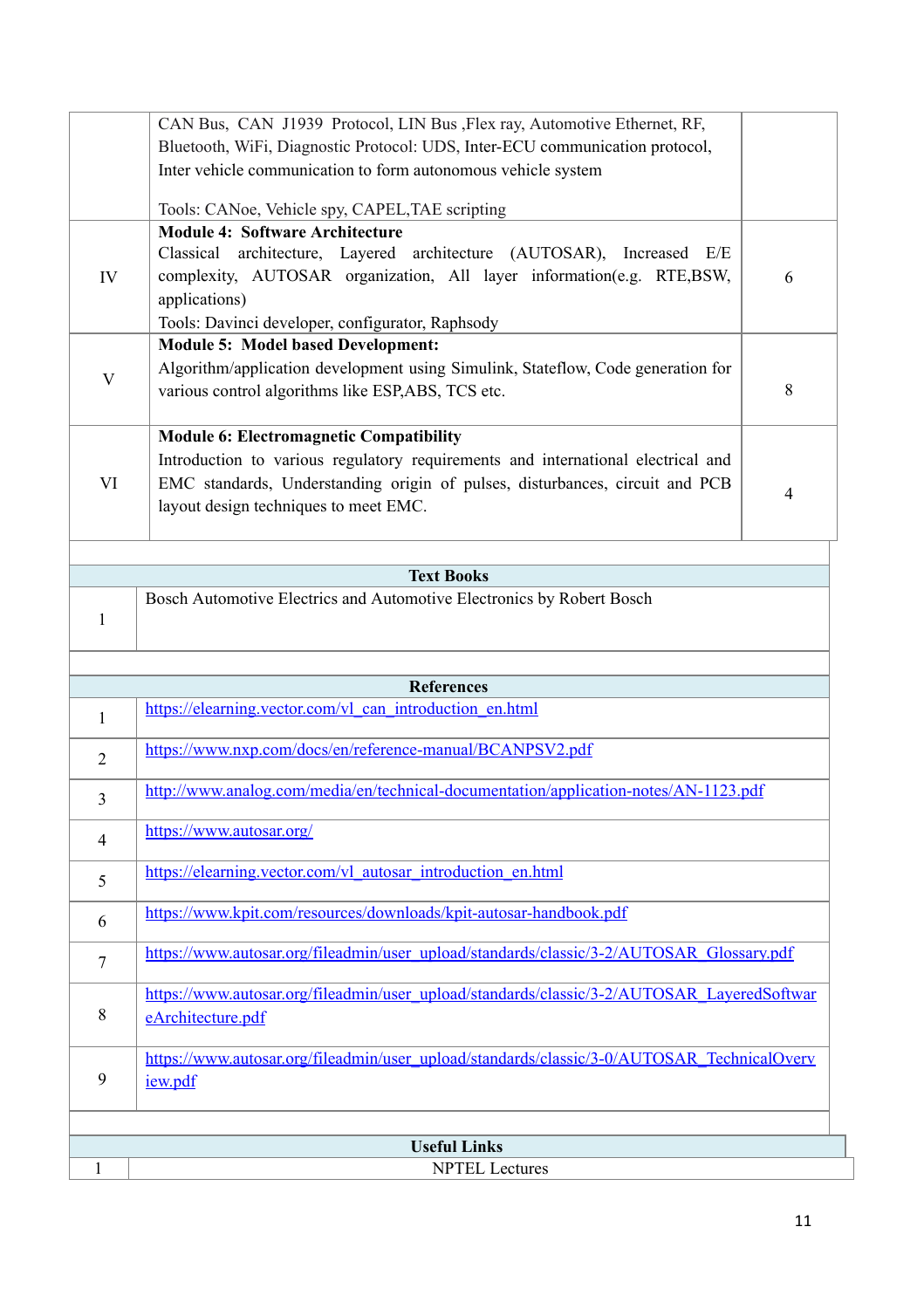|                 |   |                |                                                                                   |   |                                | <b>CO-PO Mapping</b> |   |   |    |    |    |            |   |
|-----------------|---|----------------|-----------------------------------------------------------------------------------|---|--------------------------------|----------------------|---|---|----|----|----|------------|---|
|                 |   |                |                                                                                   |   | <b>Programme Outcomes (PO)</b> |                      |   |   |    |    |    | <b>PSO</b> |   |
|                 | 2 | 3              | 4                                                                                 | 5 | 6                              |                      | 8 | 9 | 10 | 11 | 12 | 2          | 3 |
| CO <sub>1</sub> |   | $\overline{2}$ |                                                                                   |   |                                |                      |   |   |    |    |    |            |   |
| CO <sub>2</sub> |   |                | $\overline{2}$                                                                    |   |                                |                      |   |   |    |    |    |            |   |
| CO <sub>3</sub> |   | 2              |                                                                                   |   |                                |                      |   |   |    |    |    |            |   |
| CO <sub>4</sub> |   |                |                                                                                   |   |                                |                      |   |   |    |    |    |            |   |
| CO <sub>5</sub> |   |                |                                                                                   |   |                                |                      |   |   |    |    |    |            |   |
| CO6             |   |                | 2                                                                                 |   |                                |                      |   |   |    |    |    |            |   |
|                 |   |                | The strength of mapping is to be written as 1,2,3; Where, 1:Low, 2:Medium, 3:High |   |                                |                      |   |   |    |    |    |            |   |
|                 |   |                | Each CO of the course must map to at least one PO.                                |   |                                |                      |   |   |    |    |    |            |   |

**Assessment**

The assessment is based on 2 in-semester examinations in the form of T1 (Test-1) and T2 (Test-2) of 20 marks each. Also there shall be 1 End-Sem examination (ESE) of 60 marks. T1 shall be typically on modules 1 and 2, T2 based typically on modules 3, 4 and ESE shall be on all modules with nearly 50% weightage on modules 1 to 4 and 50% weightage on modules 5, 6.

|   | <b>Assessment Plan based on Bloom's Taxonomy Level (Marks) For Theory Course</b> |    |    |            |              |  |
|---|----------------------------------------------------------------------------------|----|----|------------|--------------|--|
|   | <b>Bloom's Taxonomy Level</b>                                                    | T1 | Т2 | <b>ESE</b> | <b>Total</b> |  |
|   | Remember                                                                         |    |    |            |              |  |
| 2 | Understand                                                                       |    |    |            |              |  |
| 3 | Apply                                                                            | 20 | 10 | 30         | 60           |  |
| 4 | Analyze                                                                          |    | 10 | 30         | 40           |  |
| 5 | Evaluate                                                                         |    |    |            |              |  |
| 6 | Create                                                                           |    |    |            |              |  |
|   | <b>Total</b>                                                                     | 20 | 20 | 60         | 100          |  |

|                            | <b>Walchand College of Engineering, Sangli</b><br>(Government Aided Autonomous Institute)    |
|----------------------------|----------------------------------------------------------------------------------------------|
|                            | AY 2021-22                                                                                   |
|                            | <b>Course Information</b>                                                                    |
| Programme                  | M. Tech. (Electronics Engineering)                                                           |
| <b>Class, Semester</b>     | Second Year M.Tech., Sem I                                                                   |
| <b>Course Code</b>         | 5EN651                                                                                       |
| <b>Course Name</b>         | Activity based Lab Professional Elective 5 Remote Sensing Techniques and<br>Applications Lab |
| <b>Desired Requisites:</b> | Digital Image Processing                                                                     |
|                            |                                                                                              |
| <b>Teaching Scheme</b>     | <b>Examination Scheme (Marks)</b>                                                            |

2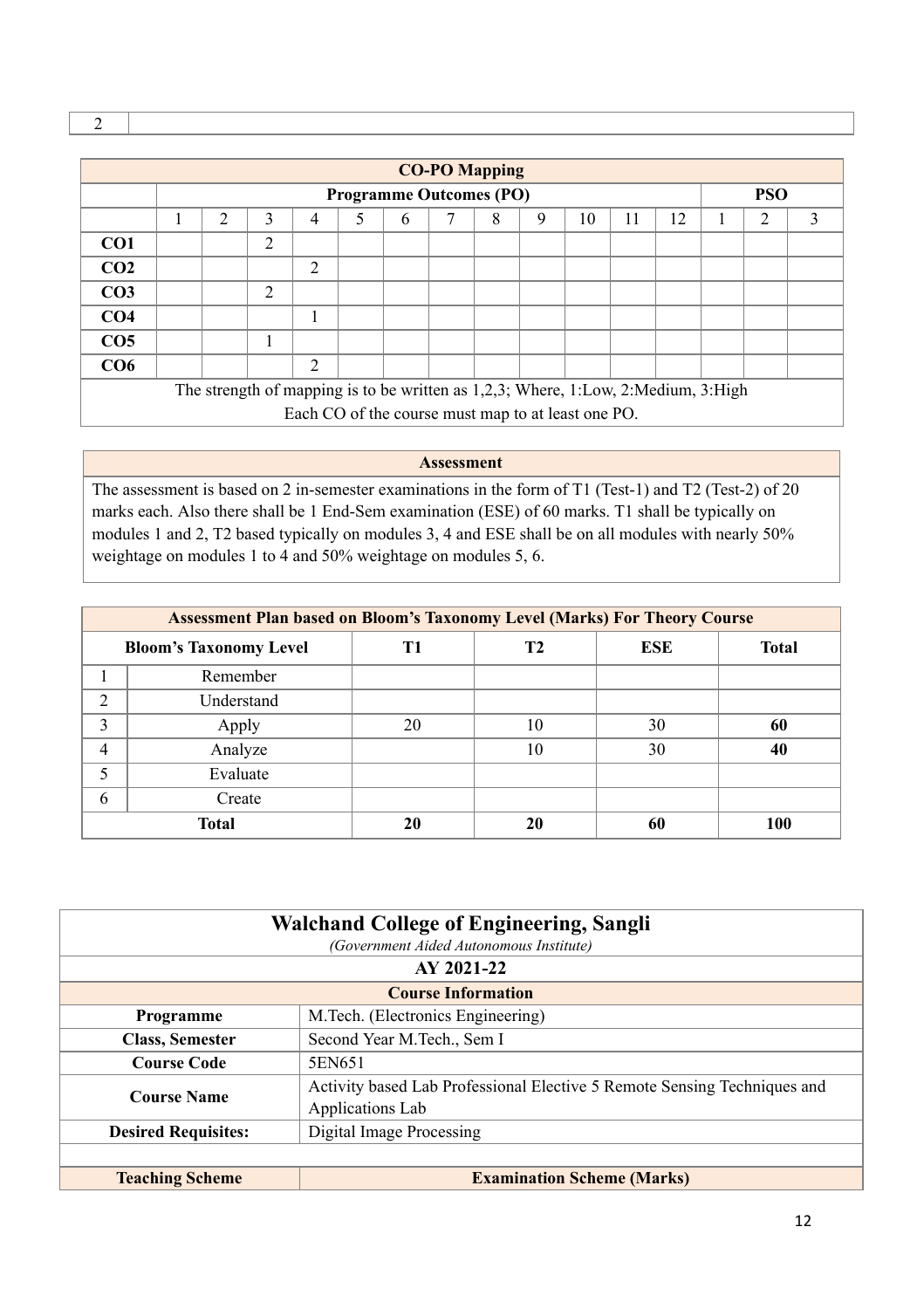|                            | Lecture                          |                                                                                                                                                                                                                                                                                                                                                                         | LA1                                                     | LA2                           | <b>ESE</b>                                                                                            | <b>Total</b> |
|----------------------------|----------------------------------|-------------------------------------------------------------------------------------------------------------------------------------------------------------------------------------------------------------------------------------------------------------------------------------------------------------------------------------------------------------------------|---------------------------------------------------------|-------------------------------|-------------------------------------------------------------------------------------------------------|--------------|
|                            | <b>Tutorial</b>                  |                                                                                                                                                                                                                                                                                                                                                                         | 30                                                      | 30                            | 40                                                                                                    | 100          |
|                            | Practical                        | 2 Hrs/week                                                                                                                                                                                                                                                                                                                                                              |                                                         |                               | Nil                                                                                                   |              |
|                            | <b>Interaction</b>               |                                                                                                                                                                                                                                                                                                                                                                         |                                                         |                               | <b>Credits: 1</b>                                                                                     |              |
|                            |                                  |                                                                                                                                                                                                                                                                                                                                                                         |                                                         |                               |                                                                                                       |              |
|                            |                                  |                                                                                                                                                                                                                                                                                                                                                                         |                                                         | <b>Course Objectives</b>      |                                                                                                       |              |
| $\mathbf{1}$               |                                  | remote sensing data and processing methods.                                                                                                                                                                                                                                                                                                                             |                                                         |                               | Apply acquired knowledge and critical thinking skills to solve a real-world problem with appropriate  |              |
| $\boldsymbol{2}$           | products.                        |                                                                                                                                                                                                                                                                                                                                                                         |                                                         |                               | Communicate findings from the analysis of remotely sensed data through the written word and graphical |              |
| $\mathbf{3}$               |                                  |                                                                                                                                                                                                                                                                                                                                                                         |                                                         |                               |                                                                                                       |              |
| 4                          |                                  |                                                                                                                                                                                                                                                                                                                                                                         |                                                         |                               |                                                                                                       |              |
|                            |                                  | <b>Course Outcomes (CO) with Bloom's Taxonomy Level</b>                                                                                                                                                                                                                                                                                                                 |                                                         |                               |                                                                                                       |              |
|                            |                                  |                                                                                                                                                                                                                                                                                                                                                                         | At the end of the course, the students will be able to, |                               |                                                                                                       |              |
| CO<br>$\mathbf{1}$         |                                  | Classify remotely sensed data to make it useful in geographic information systems                                                                                                                                                                                                                                                                                       |                                                         |                               |                                                                                                       | Understand   |
| $\bf CO$<br>$\overline{2}$ | techniques                       |                                                                                                                                                                                                                                                                                                                                                                         |                                                         |                               | Interpret information from remotely sensed data using a variety of manual and automated               | Apply        |
| CO<br>$\mathbf{3}$         |                                  | application areas                                                                                                                                                                                                                                                                                                                                                       |                                                         |                               | Develop multi-step remote sensing workflows to solve problems in a variety of                         | Create       |
|                            |                                  |                                                                                                                                                                                                                                                                                                                                                                         |                                                         |                               |                                                                                                       |              |
|                            |                                  |                                                                                                                                                                                                                                                                                                                                                                         |                                                         | <b>Mini Project Guideline</b> |                                                                                                       |              |
| 1.<br>2.                   | a.<br>b.<br>c.<br>d.<br>e.<br>f. | The students should learn following concepts before planning Mini Project<br>Introduction to Erdas Imagine<br>Algorithms for Image Enhancement and Rectification<br>Supervised and unsupervised classification algorithms for remotely sensed data<br>Object-Based Image Analysis<br>Lidar and NAIP Imagery<br>Image Operations and Data Fusion<br>and prepare synopsis |                                                         |                               | In discussion with the concerned faculty during Laboratory hours Student should plan the Mini project |              |
| 3.                         |                                  | The progress of work and discussion must be documented.                                                                                                                                                                                                                                                                                                                 |                                                         |                               |                                                                                                       |              |
| 4.                         |                                  |                                                                                                                                                                                                                                                                                                                                                                         |                                                         |                               | Testing of final system, Preparation, Checking & Correcting be done in discussion with faculty        |              |
| 5.                         | f. Testing                       | a. Introduction<br>b. Literature survey<br>c. Hardware & Software Requirements<br>d. System Design Architecture<br>e. Implementation (screenshots to be included)<br>g. Conclusion<br>h. Future enhancements.<br>j. Bibliography                                                                                                                                        |                                                         |                               | The Student must submit a brief project report(25-30 pages) that must include the following           |              |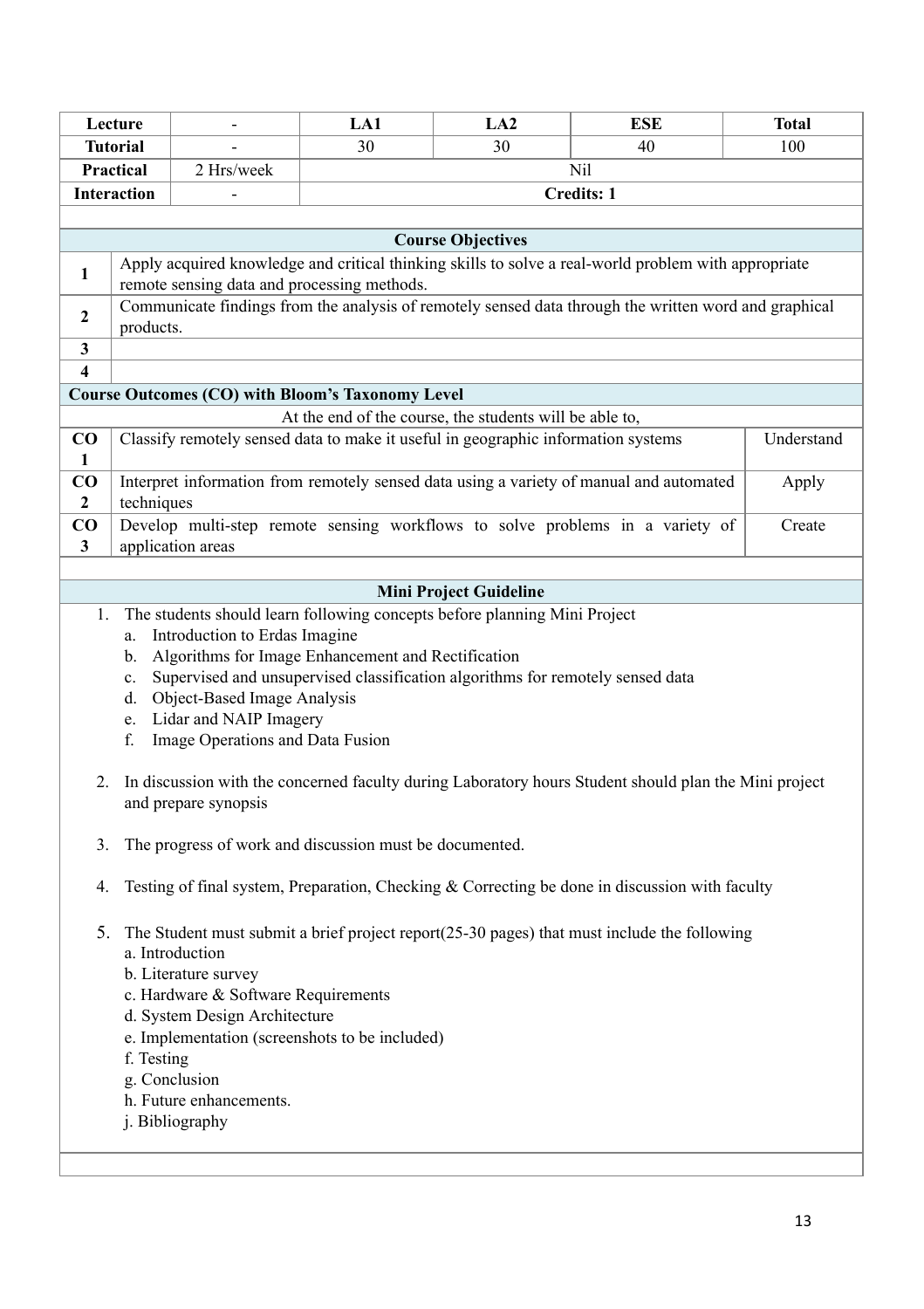|                                                    |   |                                                                                                                         |                                   |                |   |   | <b>Text Books</b>                                                                                                                    |            |  |
|----------------------------------------------------|---|-------------------------------------------------------------------------------------------------------------------------|-----------------------------------|----------------|---|---|--------------------------------------------------------------------------------------------------------------------------------------|------------|--|
| 1                                                  |   | Robert A. Schowengerdt, "Techniques for Image Processing and Classification in Remote Sensing"<br>,Academic press, 1983 |                                   |                |   |   |                                                                                                                                      |            |  |
| $\overline{2}$                                     |   |                                                                                                                         |                                   |                |   |   |                                                                                                                                      |            |  |
| $\overline{3}$                                     |   |                                                                                                                         |                                   |                |   |   |                                                                                                                                      |            |  |
|                                                    |   |                                                                                                                         |                                   |                |   |   |                                                                                                                                      |            |  |
|                                                    |   |                                                                                                                         |                                   |                |   |   | <b>References</b>                                                                                                                    |            |  |
| 1                                                  |   |                                                                                                                         |                                   |                |   |   | John R. Jensen," Introductory Digital Image Processing A Remote Sensing Perspective",<br>University of South Carolina, Pearson, 2015 |            |  |
| $\overline{2}$                                     |   |                                                                                                                         |                                   |                |   |   |                                                                                                                                      |            |  |
| $\overline{3}$                                     |   |                                                                                                                         |                                   |                |   |   |                                                                                                                                      |            |  |
|                                                    |   |                                                                                                                         |                                   |                |   |   |                                                                                                                                      |            |  |
|                                                    |   |                                                                                                                         |                                   |                |   |   | <b>Useful Links</b>                                                                                                                  |            |  |
| 1                                                  |   |                                                                                                                         | https://rscc.umn.edu/lessons/labs |                |   |   |                                                                                                                                      |            |  |
| $\overline{2}$                                     |   |                                                                                                                         | https://www.coursera.org/         |                |   |   |                                                                                                                                      |            |  |
| $\overline{3}$                                     |   |                                                                                                                         |                                   |                |   |   |                                                                                                                                      |            |  |
| $\overline{4}$                                     |   |                                                                                                                         |                                   |                |   |   |                                                                                                                                      |            |  |
|                                                    |   |                                                                                                                         |                                   |                |   |   | <b>CO-PO Mapping</b>                                                                                                                 |            |  |
|                                                    |   |                                                                                                                         |                                   |                |   |   | <b>Programme Outcomes (PO)</b>                                                                                                       | <b>PSO</b> |  |
|                                                    | 1 | $\overline{2}$                                                                                                          | 3                                 | $\overline{4}$ | 5 | 6 |                                                                                                                                      |            |  |
| CO1                                                | 3 |                                                                                                                         |                                   |                |   |   |                                                                                                                                      |            |  |
| CO <sub>2</sub>                                    |   |                                                                                                                         |                                   |                |   |   |                                                                                                                                      |            |  |
| CO <sub>3</sub>                                    |   |                                                                                                                         |                                   | $\overline{2}$ |   | 3 |                                                                                                                                      |            |  |
|                                                    |   |                                                                                                                         |                                   |                |   |   | The strength of mapping is to be written as 1,2,3; Where, 1:Low, 2:Medium, 3:High                                                    |            |  |
| Each CO of the course must map to at least one PO. |   |                                                                                                                         |                                   |                |   |   |                                                                                                                                      |            |  |

|           |                                                                     |                     | <b>Assessment</b>                                                                                       |             |
|-----------|---------------------------------------------------------------------|---------------------|---------------------------------------------------------------------------------------------------------|-------------|
|           | There are three components of lab assessment, LA1, LA2 and Lab ESE. |                     |                                                                                                         |             |
|           |                                                                     |                     | IMP: Lab ESE is a separate head of passing. LA1, LA2 together is treated as In-Semester Evaluation.     |             |
| Assessmen | <b>Based on</b>                                                     | <b>Conducted by</b> | <b>Typical Schedule (for 26-week Sem)</b>                                                               | <b>Mark</b> |
|           |                                                                     |                     |                                                                                                         | S           |
| LA1       | Lab activities,                                                     | Lab Course          | During Week 1 to Week 6                                                                                 | 30          |
|           | attendance, journal                                                 | Faculty             | Marks Submission at the end of Week 6                                                                   |             |
| LA2       | Lab activities,                                                     | Lab Course          | During Week 7 to Week 12                                                                                | 30          |
|           | attendance, journal                                                 | Faculty             | Marks Submission at the end of Week 12                                                                  |             |
| Lab ESE   | Lab activities,                                                     | Lab Course          | During Week 15 to Week 18                                                                               | 40          |
|           | attendance, journal                                                 | Faculty             | Marks Submission at the end of Week 18                                                                  |             |
|           |                                                                     |                     | Week 1 indicates starting week of a semester. The typical schedule of lab assessments is shown,         |             |
|           |                                                                     |                     | considering a 26-week semester. The actual schedule shall be as per academic calendar. Lab              |             |
|           |                                                                     |                     | activities/Lab performance shall include performing experiments, mini-project, presentations, drawings, |             |
|           |                                                                     |                     | programming and other suitable activities, as per the nature and requirement of the lab course. The     |             |
|           | experimental lab shall have typically 8-10 experiments.             |                     |                                                                                                         |             |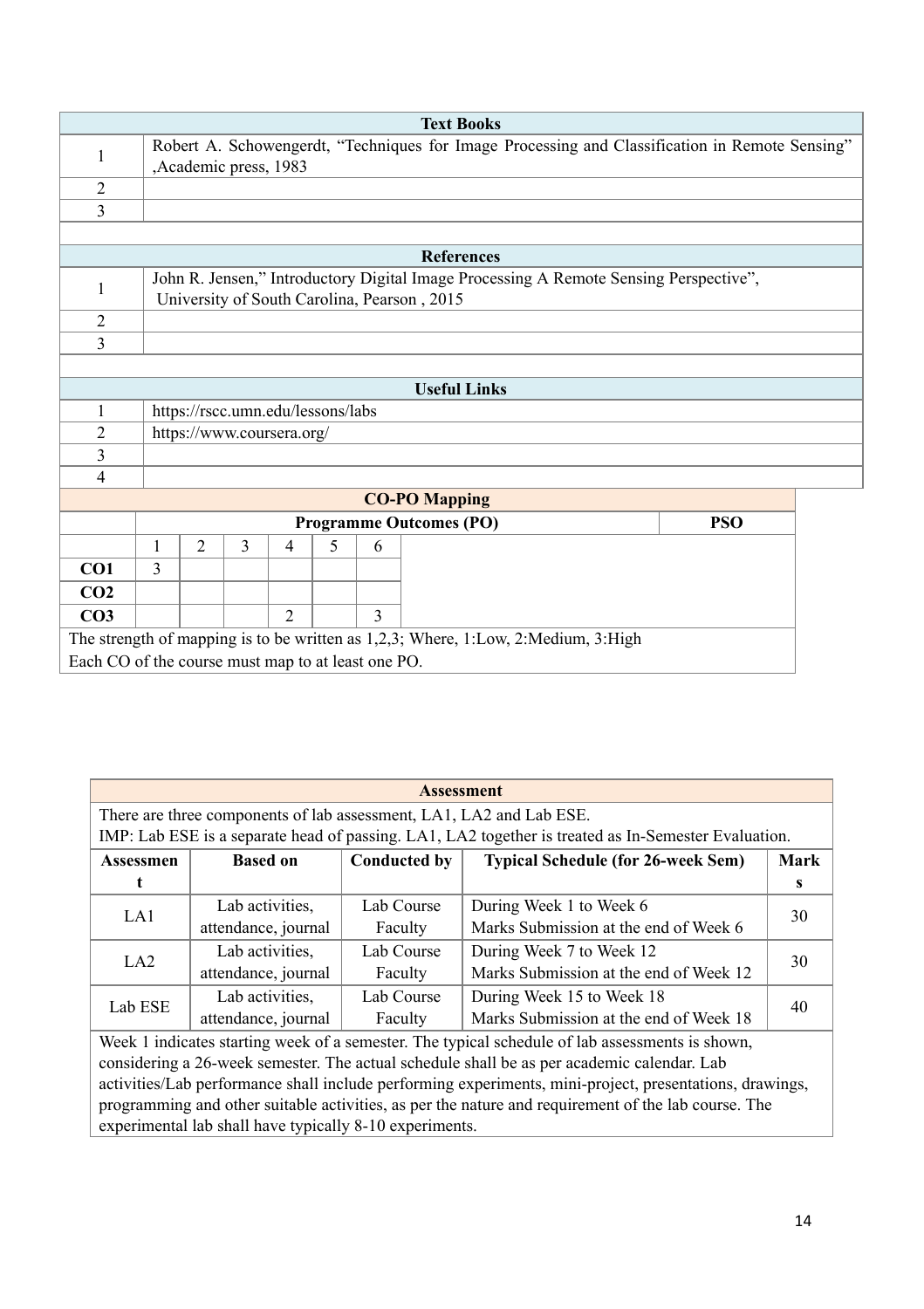|                               | <b>Assessment Plan based on Bloom's Taxonomy Level (Marks) (For lab Courses)</b> |                 |                |              |  |  |
|-------------------------------|----------------------------------------------------------------------------------|-----------------|----------------|--------------|--|--|
| <b>Bloom's Taxonomy Level</b> | LA1                                                                              | LA <sub>2</sub> | <b>Lab ESE</b> | <b>Total</b> |  |  |
| Remember                      |                                                                                  |                 |                |              |  |  |
| Understand                    | 15                                                                               |                 |                | 15           |  |  |
| Apply                         | 15                                                                               | 20              | 20             | 55           |  |  |
| Analyze                       |                                                                                  |                 |                |              |  |  |
| Evaluate                      |                                                                                  |                 |                |              |  |  |
| Create                        |                                                                                  | 10              | 20             | 30           |  |  |
| <b>Total Marks</b>            | 30                                                                               | 30              | 40             | <b>100</b>   |  |  |

|                            |                        |                                   | <b>Walchand College of Engineering, Sangli</b>               |                           |                                                                      |              |  |  |
|----------------------------|------------------------|-----------------------------------|--------------------------------------------------------------|---------------------------|----------------------------------------------------------------------|--------------|--|--|
|                            |                        |                                   | (Government Aided Autonomous Institute)                      |                           |                                                                      |              |  |  |
|                            | AY 2021-22             |                                   |                                                              |                           |                                                                      |              |  |  |
|                            |                        |                                   |                                                              | <b>Course Information</b> |                                                                      |              |  |  |
| Programme                  |                        |                                   | M.Tech. (Electronics Engineering)                            |                           |                                                                      |              |  |  |
| <b>Class, Semester</b>     |                        |                                   | Second Year M.Tech., Sem III                                 |                           |                                                                      |              |  |  |
| <b>Course Code</b>         |                        |                                   | 5EN652                                                       |                           |                                                                      |              |  |  |
| <b>Course Name</b>         |                        |                                   |                                                              |                           | Activity based Lab Advanced Automotive Electronics                   |              |  |  |
| <b>Desired Requisites:</b> |                        |                                   |                                                              |                           | Analog Electronics, Digital electronics, Microcontrollers            |              |  |  |
|                            |                        |                                   |                                                              |                           |                                                                      |              |  |  |
|                            | <b>Teaching Scheme</b> |                                   |                                                              |                           | <b>Examination Scheme (Marks)</b>                                    |              |  |  |
| Lecture                    |                        | 2 Hrs/week                        | LA1                                                          | LA2                       | <b>ESE</b>                                                           | <b>Total</b> |  |  |
| <b>Tutorial</b>            |                        |                                   | 30                                                           | 30                        | 40                                                                   | 100          |  |  |
| <b>Practical</b>           |                        |                                   |                                                              |                           | Nil                                                                  |              |  |  |
| <b>Interaction</b>         |                        |                                   | <b>Credits: 1</b>                                            |                           |                                                                      |              |  |  |
|                            |                        |                                   |                                                              |                           |                                                                      |              |  |  |
|                            |                        |                                   |                                                              | <b>Course Objectives</b>  |                                                                      |              |  |  |
| 1                          |                        |                                   | Overview of Automotive electronics system and its components |                           |                                                                      |              |  |  |
| $\overline{2}$             |                        |                                   | Automotive sensor and actuator software modules              |                           |                                                                      |              |  |  |
| $\overline{\mathbf{3}}$    |                        | CAN J1939 protocol                |                                                              |                           |                                                                      |              |  |  |
| $\overline{\mathbf{4}}$    |                        | <b>AUTOSAR</b> technical overview |                                                              |                           |                                                                      |              |  |  |
|                            |                        |                                   |                                                              |                           | <b>Course Outcomes (CO) with Bloom's Taxonomy Level</b>              |              |  |  |
|                            |                        |                                   | At the end of the course, the students will be able to,      |                           |                                                                      |              |  |  |
| CO1                        |                        |                                   | Illustrate significance of AUTOMOTIVE Electronics            |                           |                                                                      | Illustrate   |  |  |
| CO <sub>2</sub>            |                        |                                   | actuators software modules as closed loop                    |                           | Develop automotive subsystems, Interfaces for automotive sensors and | Develop      |  |  |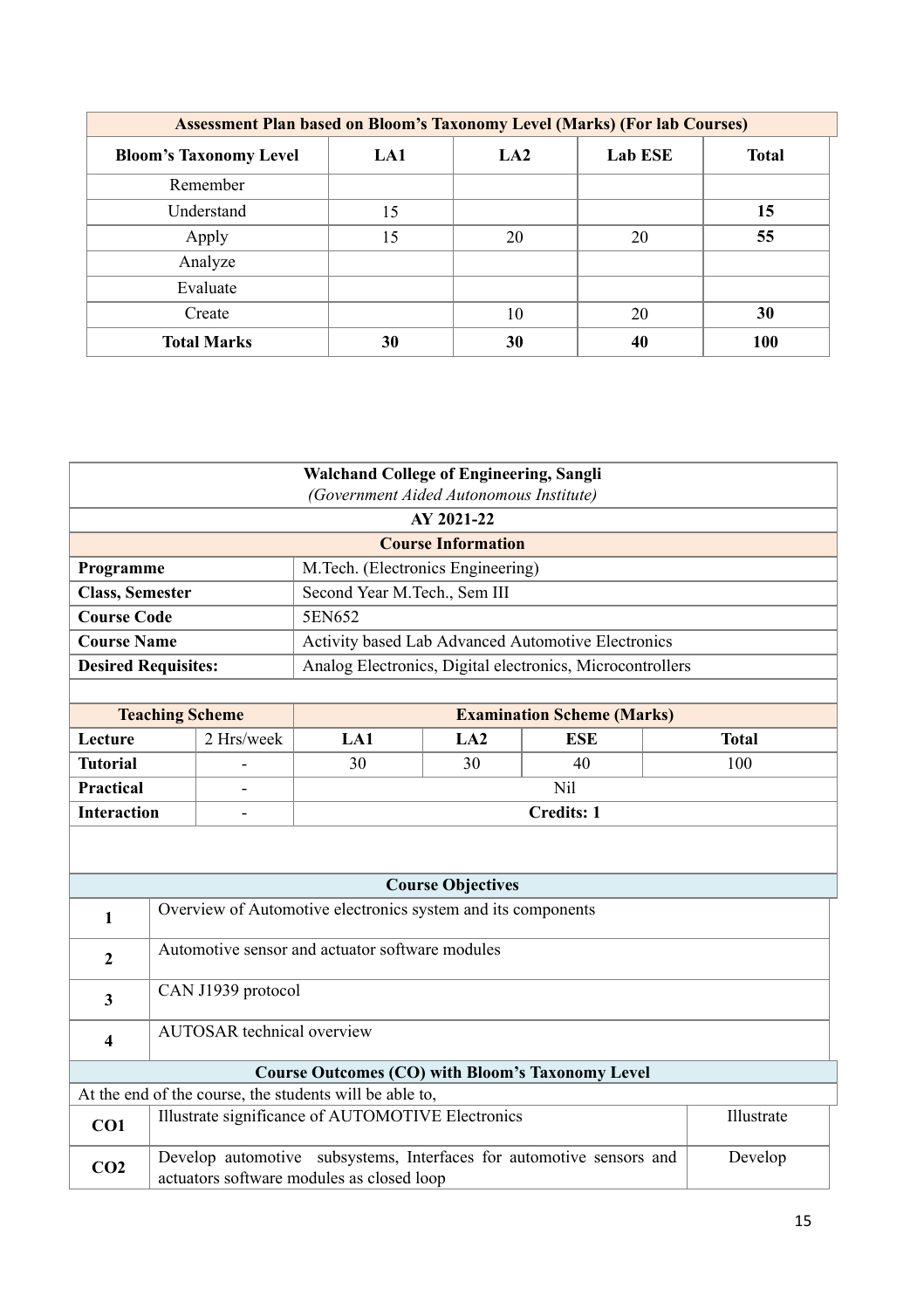| CO <sub>3</sub>        | Develop Communication between various controllers using CAN bus and<br>others buses                                                                                                                                                                                                                                                               | Develop               |
|------------------------|---------------------------------------------------------------------------------------------------------------------------------------------------------------------------------------------------------------------------------------------------------------------------------------------------------------------------------------------------|-----------------------|
| CO <sub>4</sub>        | Explain the AUTOSAR layered architecture                                                                                                                                                                                                                                                                                                          | Explain               |
|                        |                                                                                                                                                                                                                                                                                                                                                   |                       |
| CO <sub>5</sub><br>CO6 | Develop Model based automotive system using MATLAB<br>Illustrate automotive systems for EMC complaint                                                                                                                                                                                                                                             | Develop<br>Illustrate |
|                        |                                                                                                                                                                                                                                                                                                                                                   |                       |
| <b>Module</b>          | Mini project Guideline                                                                                                                                                                                                                                                                                                                            | <b>Hours</b>          |
| 1.                     | The students must understand following aspects while planning Mini Project                                                                                                                                                                                                                                                                        |                       |
|                        | a. Concept Automotive sensor and actuator software modules                                                                                                                                                                                                                                                                                        |                       |
|                        | b. CAN J1939 protocol                                                                                                                                                                                                                                                                                                                             |                       |
|                        | c. AUTOSAR technical overview                                                                                                                                                                                                                                                                                                                     |                       |
|                        | d. Challenges                                                                                                                                                                                                                                                                                                                                     |                       |
|                        | e. Various applications/smart objects                                                                                                                                                                                                                                                                                                             |                       |
|                        | f. Major Players/Industry, Standards.                                                                                                                                                                                                                                                                                                             |                       |
| 2.                     | In discussion with the concerned faculty and using links mentioned below, during Laboratory hours<br>Student should plan the Mini project and prepare synopsis                                                                                                                                                                                    |                       |
| 3.                     | The progress of work and discussion must be documented.                                                                                                                                                                                                                                                                                           |                       |
| 4.                     | Testing of final product, Preparation, Checking & Correcting be done in discussion with faculty                                                                                                                                                                                                                                                   |                       |
| 5.                     | The Student must submit a brief project report $(25-30)$ pages) that must include the following<br>a. Introduction<br>b. Literature survey<br>c. Hardware & Software Requirements<br>d. System Design Architecture<br>e. Implementation (screenshots to be included)<br>f. Testing<br>g. Conclusion<br>h. Future enhancements.<br>j. Bibliography |                       |
|                        | <b>Text Books</b>                                                                                                                                                                                                                                                                                                                                 |                       |
| $\mathbf{1}$           | Bosch Automotive Electrics and Automotive Electronics by Robert Bosch                                                                                                                                                                                                                                                                             |                       |
|                        | <b>References</b>                                                                                                                                                                                                                                                                                                                                 |                       |
|                        | https://elearning.vector.com/vl can introduction en.html                                                                                                                                                                                                                                                                                          |                       |
| $\mathbf{1}$           |                                                                                                                                                                                                                                                                                                                                                   |                       |
| $\overline{2}$         | https://www.nxp.com/docs/en/reference-manual/BCANPSV2.pdf                                                                                                                                                                                                                                                                                         |                       |
| 3                      | http://www.analog.com/media/en/technical-documentation/application-notes/AN-1123.pdf                                                                                                                                                                                                                                                              |                       |
| $\overline{4}$         | https://www.autosar.org/                                                                                                                                                                                                                                                                                                                          |                       |
| 5                      | https://elearning.vector.com/vl autosar introduction en.html                                                                                                                                                                                                                                                                                      |                       |
|                        |                                                                                                                                                                                                                                                                                                                                                   |                       |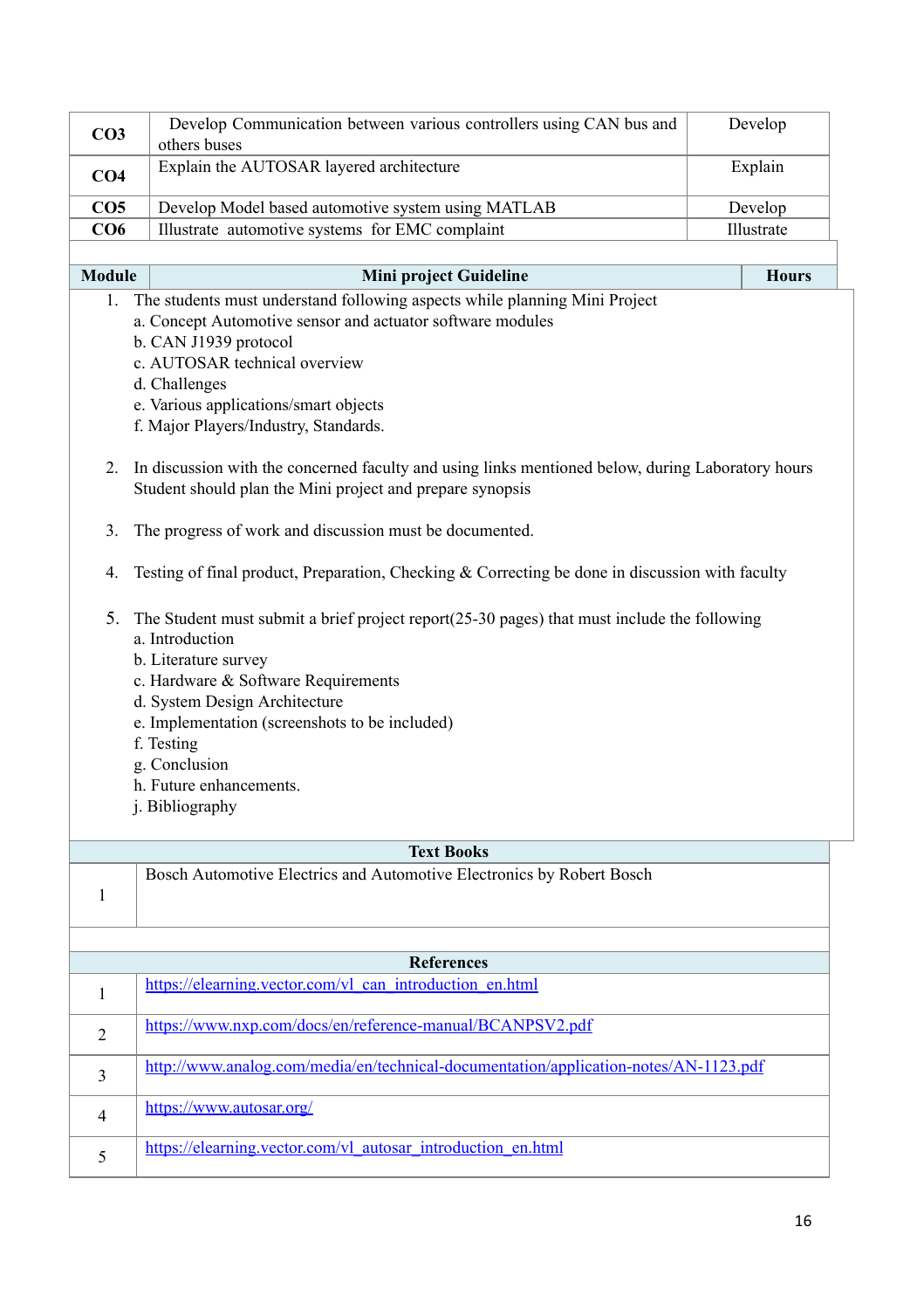| 6             | https://www.kpit.com/resources/downloads/kpit-autosar-handbook.pdf                                              |
|---------------|-----------------------------------------------------------------------------------------------------------------|
| $\mathcal{I}$ | https://www.autosar.org/fileadmin/user_upload/standards/classic/3-2/AUTOSAR_Glossary.pdf                        |
| 8             | https://www.autosar.org/fileadmin/user_upload/standards/classic/3-2/AUTOSAR_LayeredSoftwar<br>eArchitecture.pdf |
| 9             | https://www.autosar.org/fileadmin/user_upload/standards/classic/3-0/AUTOSAR_TechnicalOvery<br><i>iew.pdf</i>    |
|               |                                                                                                                 |
|               | <b>Useful Links</b>                                                                                             |
|               | <b>NPTEL</b> Lectures                                                                                           |
| ↑             |                                                                                                                 |

|                 | <b>CO-PO Mapping</b>                                                              |                                              |                |                |   |   |  |   |   |    |    |    |   |   |
|-----------------|-----------------------------------------------------------------------------------|----------------------------------------------|----------------|----------------|---|---|--|---|---|----|----|----|---|---|
|                 |                                                                                   | <b>PSO</b><br><b>Programme Outcomes (PO)</b> |                |                |   |   |  |   |   |    |    |    |   |   |
|                 |                                                                                   | 2                                            | 3              | $\overline{4}$ | 5 | 6 |  | 8 | 9 | 10 | 11 | 12 | ∍ | 3 |
| CO <sub>1</sub> |                                                                                   |                                              | $\overline{2}$ |                |   |   |  |   |   |    |    |    |   |   |
| CO <sub>2</sub> |                                                                                   |                                              |                | $\overline{2}$ |   |   |  |   |   |    |    |    |   |   |
| CO <sub>3</sub> |                                                                                   |                                              | $\overline{2}$ |                |   |   |  |   |   |    |    |    |   |   |
| CO <sub>4</sub> |                                                                                   |                                              |                |                |   |   |  |   |   |    |    |    |   |   |
| CO <sub>5</sub> |                                                                                   |                                              | 1              |                |   |   |  |   |   |    |    |    |   |   |
| CO6             | 2                                                                                 |                                              |                |                |   |   |  |   |   |    |    |    |   |   |
|                 | The strength of mapping is to be written as 1,2,3; Where, 1:Low, 2:Medium, 3:High |                                              |                |                |   |   |  |   |   |    |    |    |   |   |
|                 | Each CO of the course must map to at least one PO.                                |                                              |                |                |   |   |  |   |   |    |    |    |   |   |

| <b>Assessment</b>                                                                                                                                                          |                                                         |                     |                                           |             |  |  |
|----------------------------------------------------------------------------------------------------------------------------------------------------------------------------|---------------------------------------------------------|---------------------|-------------------------------------------|-------------|--|--|
| There are three components of lab assessment, LA1, LA2 and Lab ESE.<br>IMP: Lab ESE is a separate head of passing. LA1, LA2 together is treated as In-Semester Evaluation. |                                                         |                     |                                           |             |  |  |
|                                                                                                                                                                            |                                                         |                     |                                           |             |  |  |
| <b>Assessmen</b>                                                                                                                                                           | <b>Based on</b>                                         | <b>Conducted by</b> | <b>Typical Schedule (for 26-week Sem)</b> | <b>Mark</b> |  |  |
|                                                                                                                                                                            |                                                         |                     |                                           | s           |  |  |
| Lab activities,<br>LA1                                                                                                                                                     |                                                         | Lab Course          | During Week 1 to Week 6                   | 30          |  |  |
|                                                                                                                                                                            | attendance, journal                                     | Faculty             | Marks Submission at the end of Week 6     |             |  |  |
| LA2                                                                                                                                                                        | Lab activities,                                         | Lab Course          | During Week 7 to Week 12                  | 30          |  |  |
|                                                                                                                                                                            | attendance, journal                                     | Faculty             | Marks Submission at the end of Week 12    |             |  |  |
| Lab ESE                                                                                                                                                                    | Lab activities,                                         | Lab Course          | During Week 15 to Week 18                 | 40          |  |  |
|                                                                                                                                                                            | attendance, journal                                     | Faculty             | Marks Submission at the end of Week 18    |             |  |  |
| Week 1 indicates starting week of a semester. The typical schedule of lab assessments is shown,                                                                            |                                                         |                     |                                           |             |  |  |
| considering a 26-week semester. The actual schedule shall be as per academic calendar. Lab                                                                                 |                                                         |                     |                                           |             |  |  |
| activities/Lab performance shall include performing experiments, mini-project, presentations, drawings,                                                                    |                                                         |                     |                                           |             |  |  |
| programming and other suitable activities, as per the nature and requirement of the lab course. The                                                                        |                                                         |                     |                                           |             |  |  |
|                                                                                                                                                                            | experimental lab shall have typically 8-10 experiments. |                     |                                           |             |  |  |

| <b>Assessment Plan based on Bloom's Taxonomy Level (Marks) (For lab Courses)</b> |     |     |         |       |  |  |
|----------------------------------------------------------------------------------|-----|-----|---------|-------|--|--|
| <b>Bloom's Taxonomy Level</b>                                                    | LA1 | LA2 | Lab ESE | Total |  |  |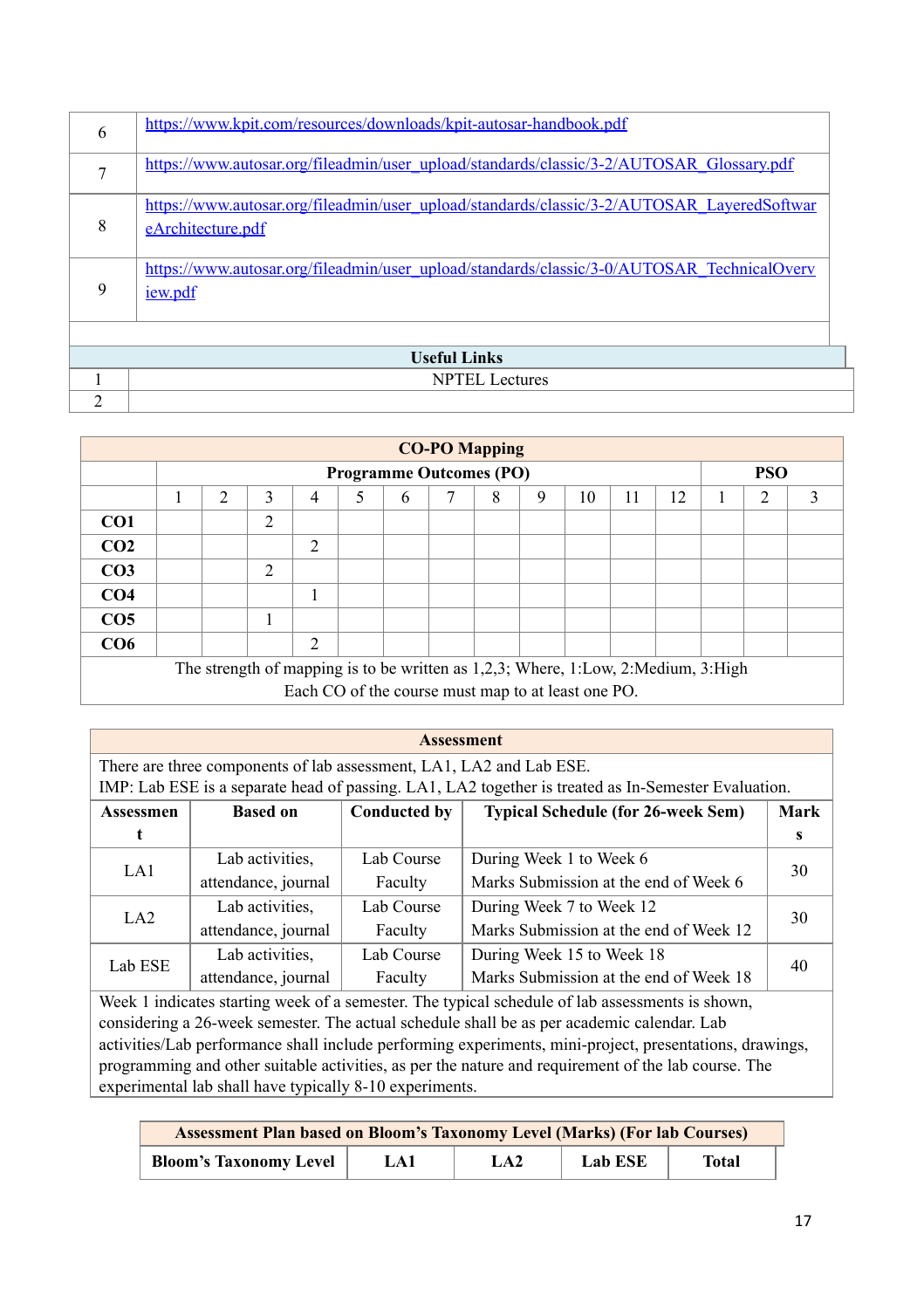| Remember           |    |    |    |     |
|--------------------|----|----|----|-----|
| Understand         |    |    |    |     |
| Apply              |    |    |    | 15  |
| Analyze            |    | 10 |    | 25  |
| Evaluate           |    | 10 | 20 | 30  |
| Create             |    | 10 | 20 | 30  |
| <b>Total Marks</b> | 30 | 30 | 40 | 100 |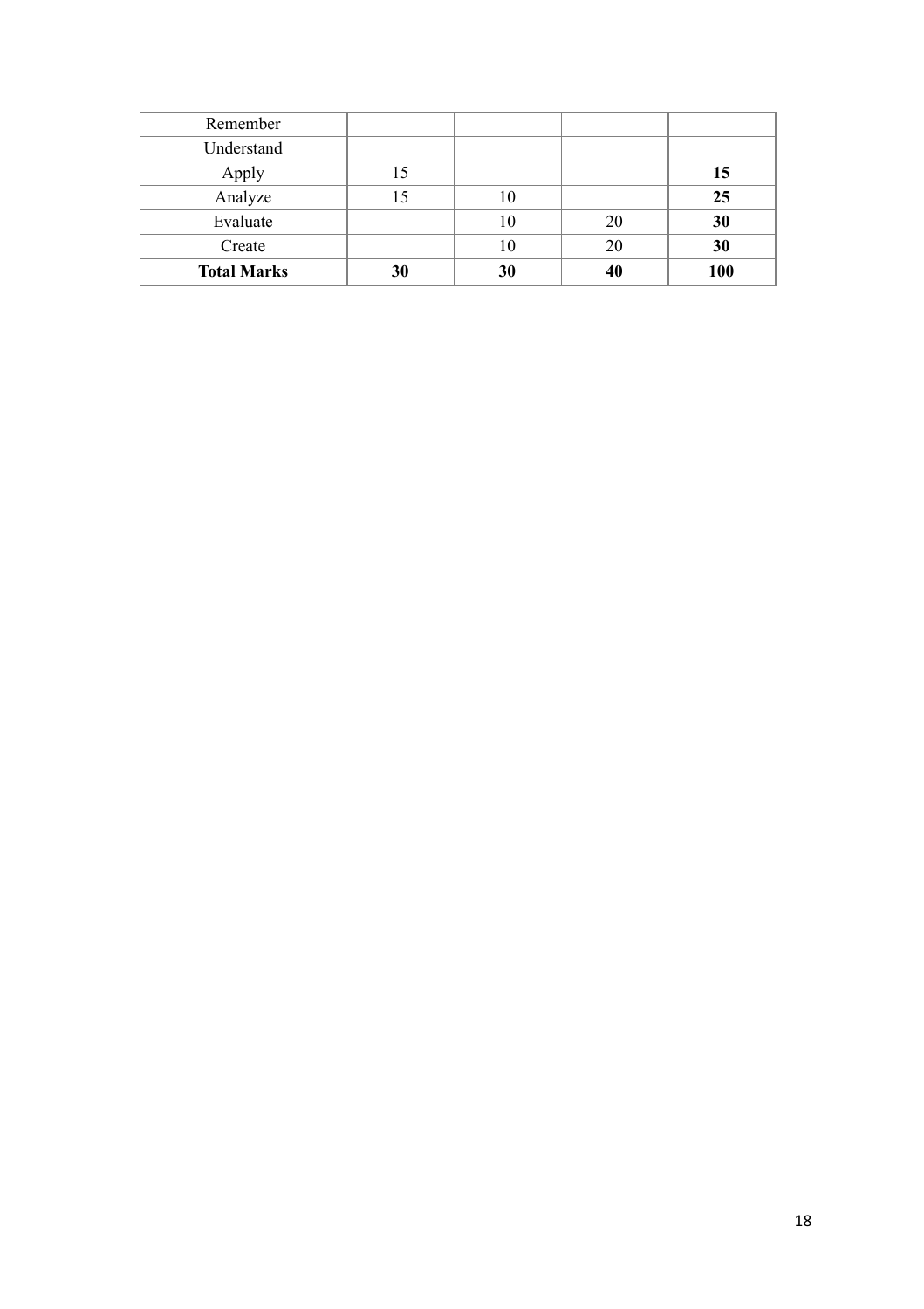|                                                                                                                                           | <b>Walchand College of Engineering, Sangli</b><br>(Government Aided Autonomous Institute) |                               |                                                                                                       |                                    |                                   |              |  |  |  |  |  |
|-------------------------------------------------------------------------------------------------------------------------------------------|-------------------------------------------------------------------------------------------|-------------------------------|-------------------------------------------------------------------------------------------------------|------------------------------------|-----------------------------------|--------------|--|--|--|--|--|
|                                                                                                                                           |                                                                                           |                               |                                                                                                       | AY 2021-22                         |                                   |              |  |  |  |  |  |
|                                                                                                                                           |                                                                                           |                               |                                                                                                       | <b>Course Information</b>          |                                   |              |  |  |  |  |  |
| Programme                                                                                                                                 |                                                                                           |                               |                                                                                                       | M. Tech. (Electronics Engineering) |                                   |              |  |  |  |  |  |
|                                                                                                                                           | <b>Class, Semester</b>                                                                    |                               |                                                                                                       | Second Year M. Tech., Sem IV       |                                   |              |  |  |  |  |  |
|                                                                                                                                           | <b>Course Code</b>                                                                        |                               | 5EN691                                                                                                |                                    |                                   |              |  |  |  |  |  |
|                                                                                                                                           | <b>Course Name</b>                                                                        |                               | <b>Dissertation Phase 2</b>                                                                           |                                    |                                   |              |  |  |  |  |  |
|                                                                                                                                           | <b>Desired Requisites:</b>                                                                |                               |                                                                                                       |                                    |                                   |              |  |  |  |  |  |
|                                                                                                                                           |                                                                                           |                               |                                                                                                       |                                    |                                   |              |  |  |  |  |  |
|                                                                                                                                           |                                                                                           | <b>Teaching Scheme (Hrs)</b>  |                                                                                                       |                                    | <b>Examination Scheme (Marks)</b> |              |  |  |  |  |  |
| Lecture                                                                                                                                   |                                                                                           |                               | LA1                                                                                                   | LA2                                | <b>ESE</b>                        | <b>Total</b> |  |  |  |  |  |
| <b>Tutorial</b>                                                                                                                           |                                                                                           |                               | 30                                                                                                    | 30                                 | 40                                | 100          |  |  |  |  |  |
| Practical                                                                                                                                 |                                                                                           | 24                            |                                                                                                       |                                    |                                   |              |  |  |  |  |  |
| <b>Interaction</b>                                                                                                                        |                                                                                           |                               |                                                                                                       |                                    | <b>Credits: 12</b>                |              |  |  |  |  |  |
|                                                                                                                                           |                                                                                           |                               |                                                                                                       |                                    |                                   |              |  |  |  |  |  |
|                                                                                                                                           |                                                                                           |                               |                                                                                                       | <b>Course Objectives</b>           |                                   |              |  |  |  |  |  |
|                                                                                                                                           |                                                                                           |                               | To develop the student to apply the knowledge gained to identify problem for research provide the     |                                    |                                   |              |  |  |  |  |  |
| 1                                                                                                                                         |                                                                                           |                               | solutions by self-study and interaction with stake holders                                            |                                    |                                   |              |  |  |  |  |  |
| $\mathbf{2}$                                                                                                                              |                                                                                           |                               | Acquire knowledge to tackle real world problems of societal concerns                                  |                                    |                                   |              |  |  |  |  |  |
| 3                                                                                                                                         |                                                                                           |                               | Impart flexibility to the student to have increased control over his/ her learning.                   |                                    |                                   |              |  |  |  |  |  |
| 4                                                                                                                                         |                                                                                           |                               | Teachers would serve as mentor/facilitator of inquiry and reflection rather than as an instructor     |                                    |                                   |              |  |  |  |  |  |
| 5                                                                                                                                         |                                                                                           |                               | Enhance student's learning through increased interaction with peers and colleagues.                   |                                    |                                   |              |  |  |  |  |  |
|                                                                                                                                           |                                                                                           |                               | <b>Course Outcomes (CO) with Bloom's Taxonomy Level</b>                                               |                                    |                                   |              |  |  |  |  |  |
|                                                                                                                                           |                                                                                           |                               | At the end of the course, students will be able to,                                                   |                                    |                                   |              |  |  |  |  |  |
| CO1                                                                                                                                       |                                                                                           |                               | Search the existing literature and identification of research problem                                 |                                    |                                   | Analyze      |  |  |  |  |  |
|                                                                                                                                           |                                                                                           |                               | Design and develop the solution for complex engineering problem                                       |                                    |                                   | Evaluat      |  |  |  |  |  |
| CO <sub>2</sub>                                                                                                                           |                                                                                           |                               |                                                                                                       |                                    |                                   | e            |  |  |  |  |  |
| CO <sub>3</sub>                                                                                                                           |                                                                                           |                               | Create the new knowledge in the specialized field                                                     |                                    |                                   | Create       |  |  |  |  |  |
|                                                                                                                                           |                                                                                           |                               |                                                                                                       |                                    |                                   |              |  |  |  |  |  |
| <b>Course Contents</b>                                                                                                                    |                                                                                           |                               |                                                                                                       |                                    |                                   |              |  |  |  |  |  |
| In Dissertation Phase–II, the student shall consolidate and complete the remaining part of the                                            |                                                                                           |                               |                                                                                                       |                                    |                                   |              |  |  |  |  |  |
|                                                                                                                                           |                                                                                           |                               | dissertation work in the field of Electronics Engineering which will consist of implementation of     |                                    |                                   |              |  |  |  |  |  |
|                                                                                                                                           |                                                                                           |                               | devised algorithm/ system using simulation tool and/or selected hardware, testing, results, measuring |                                    |                                   |              |  |  |  |  |  |
|                                                                                                                                           |                                                                                           |                               | performance, comparative analysis, validation of results and conclusions.                             |                                    |                                   |              |  |  |  |  |  |
|                                                                                                                                           |                                                                                           |                               | The student shall prepare the duly certified final report of Dissertation in standard format for      |                                    |                                   |              |  |  |  |  |  |
|                                                                                                                                           |                                                                                           |                               | satisfactory completion of the work by the concerned guide and head of the Department.                |                                    |                                   |              |  |  |  |  |  |
|                                                                                                                                           |                                                                                           |                               | The students are expected to validate their study undertaken by publishing it at standard platforms.  |                                    |                                   |              |  |  |  |  |  |
| The investigations and findings need to be validated appropriately at standard platforms – conference                                     |                                                                                           |                               |                                                                                                       |                                    |                                   |              |  |  |  |  |  |
|                                                                                                                                           |                                                                                           | and/or peer reviewed journal. |                                                                                                       |                                    |                                   |              |  |  |  |  |  |
|                                                                                                                                           |                                                                                           |                               | The student will be assessed by a panel of examiners in the department for LA1 and 2. In ESE there    |                                    |                                   |              |  |  |  |  |  |
|                                                                                                                                           |                                                                                           |                               | will be one external examiner, internal examiner/guide and a chairman for assessment. The             |                                    |                                   |              |  |  |  |  |  |
| assessment will be broadly based on literature study, work undergone, content delivery, presentation<br>skills, documentation and report. |                                                                                           |                               |                                                                                                       |                                    |                                   |              |  |  |  |  |  |
|                                                                                                                                           |                                                                                           |                               |                                                                                                       |                                    |                                   |              |  |  |  |  |  |
|                                                                                                                                           |                                                                                           |                               |                                                                                                       |                                    |                                   |              |  |  |  |  |  |
| <b>Text Books</b>                                                                                                                         |                                                                                           |                               |                                                                                                       |                                    |                                   |              |  |  |  |  |  |
| 1                                                                                                                                         | As per the research topic                                                                 |                               |                                                                                                       |                                    |                                   |              |  |  |  |  |  |
|                                                                                                                                           |                                                                                           |                               |                                                                                                       |                                    |                                   |              |  |  |  |  |  |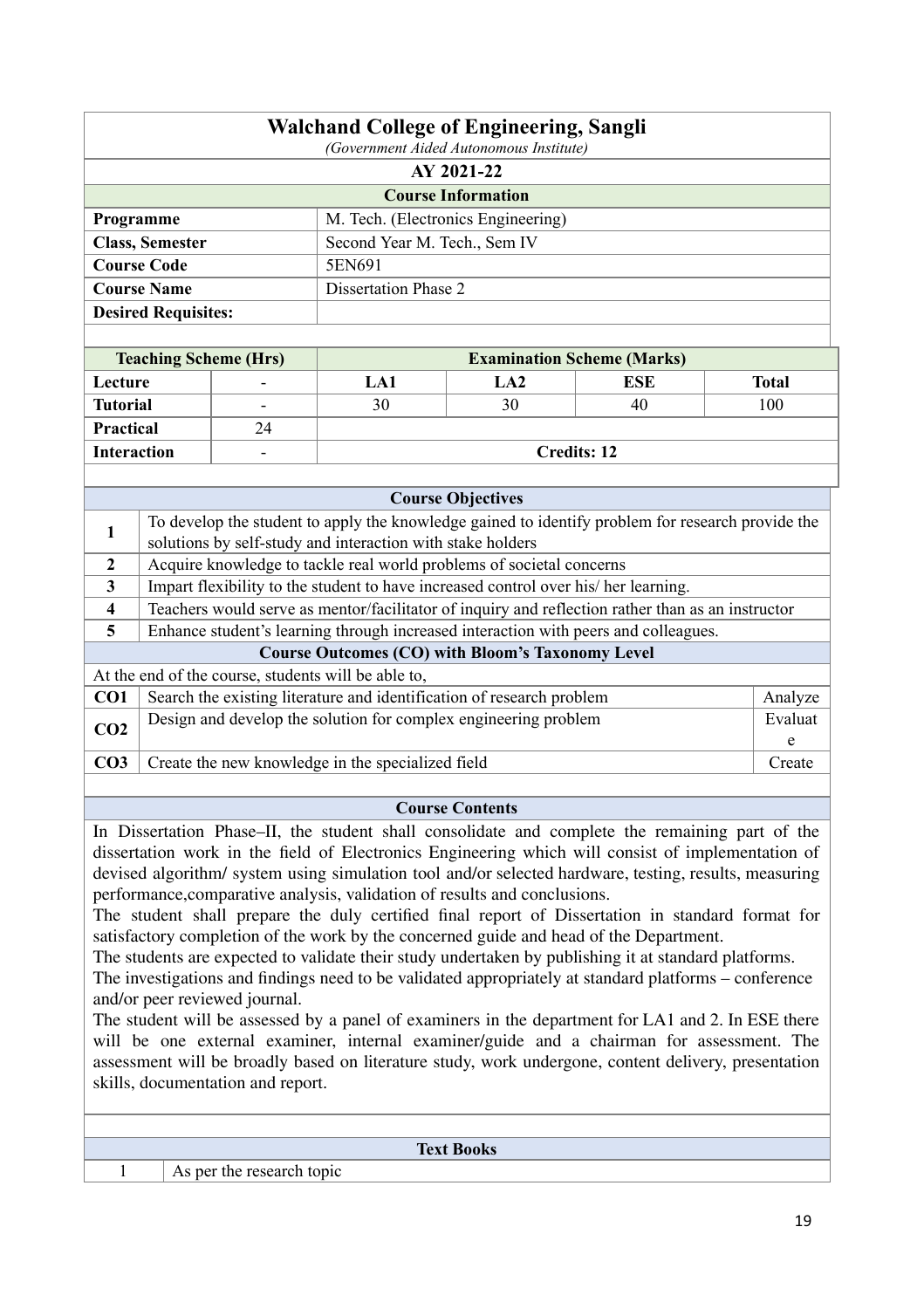| <b>References</b>                   |                                                |  |  |  |
|-------------------------------------|------------------------------------------------|--|--|--|
| National and International Journals |                                                |  |  |  |
|                                     |                                                |  |  |  |
| <b>Useful Links</b>                 |                                                |  |  |  |
|                                     | https://nptel.ac.in/courses/110/104/110104073/ |  |  |  |

| <b>CO-PO Mapping</b> |                                                                                                   |  |  |  |  |  |  |
|----------------------|---------------------------------------------------------------------------------------------------|--|--|--|--|--|--|
|                      | <b>Programme Outcomes (PO)</b>                                                                    |  |  |  |  |  |  |
|                      |                                                                                                   |  |  |  |  |  |  |
| CO <sub>1</sub>      |                                                                                                   |  |  |  |  |  |  |
| CO <sub>2</sub>      |                                                                                                   |  |  |  |  |  |  |
| CO <sub>3</sub>      |                                                                                                   |  |  |  |  |  |  |
|                      | The strength of manning is to be written as $1.23 \cdot$ Where $1.1 \text{ ou } 2.0$ Medium $3.1$ |  |  |  |  |  |  |

The strength of mapping is to be written as 1,2,3; Where, 1:Low, 2:Medium, 3:High Each CO of the course must map to at least one PO.

| <b>Assessment</b>                                                                                   |                                                                                     |            |                                        |    |  |  |  |
|-----------------------------------------------------------------------------------------------------|-------------------------------------------------------------------------------------|------------|----------------------------------------|----|--|--|--|
| There are three components of lab assessment, LA1, LA2 and Lab ESE.                                 |                                                                                     |            |                                        |    |  |  |  |
| IMP: Lab ESE is a separate head of passing. LA1, LA2 together is treated as In-Semester Evaluation. |                                                                                     |            |                                        |    |  |  |  |
| <b>Assessmen</b>                                                                                    | <b>Typical Schedule (for 26-week Sem)</b><br><b>Conducted by</b><br><b>Based on</b> |            |                                        |    |  |  |  |
| t                                                                                                   |                                                                                     |            |                                        | S  |  |  |  |
| LA1                                                                                                 | Lab activities,                                                                     | Lab Course | During Week 1 to Week 6                | 30 |  |  |  |
|                                                                                                     | attendance, journal                                                                 | Faculty    | Marks Submission at the end of Week 6  |    |  |  |  |
| LA2                                                                                                 | Lab activities,                                                                     | Lab Course | During Week 7 to Week 12               | 30 |  |  |  |
|                                                                                                     | attendance, journal                                                                 | Faculty    | Marks Submission at the end of Week 12 |    |  |  |  |
| Lab ESE                                                                                             | Lab activities,                                                                     | Lab Course | During Week 15 to Week 18              | 40 |  |  |  |
| attendance, journal<br>Marks Submission at the end of Week 18<br>Faculty                            |                                                                                     |            |                                        |    |  |  |  |
| Week 1 indicates starting week of a semester. The typical schedule of lab assessments is shown,     |                                                                                     |            |                                        |    |  |  |  |

considering a 26-week semester. The actual schedule shall be as per academic calendar. Lab activities/Lab performance shall include performing experiments, mini-project, presentations, drawings, programming and other suitable activities, as per the nature and requirement of the lab course. The experimental lab shall have typically 8-10 experiments.

| <b>Assessment Plan based on Bloom's Taxonomy Level (Marks) (For lab Courses)</b> |     |                 |                |              |  |  |
|----------------------------------------------------------------------------------|-----|-----------------|----------------|--------------|--|--|
| <b>Bloom's Taxonomy Level</b>                                                    | LA1 | LA <sub>2</sub> | <b>Lab ESE</b> | <b>Total</b> |  |  |
| Remember                                                                         |     |                 |                |              |  |  |
| Understand                                                                       |     |                 |                |              |  |  |
| Apply                                                                            |     |                 |                |              |  |  |
| Analyze                                                                          | 10  | 10              | 10             | 30           |  |  |
| Evaluate                                                                         | 10  | 10              | 15             | 35           |  |  |
| Create                                                                           | 10  | 10              | 15             | 35           |  |  |
| <b>Total Marks</b>                                                               | 30  | 30              | 40             | <b>100</b>   |  |  |

| <b>Walchand College of Engineering, Sangli</b> |
|------------------------------------------------|
| (Government Aided Autonomous Institute)        |
| AY 2021-22                                     |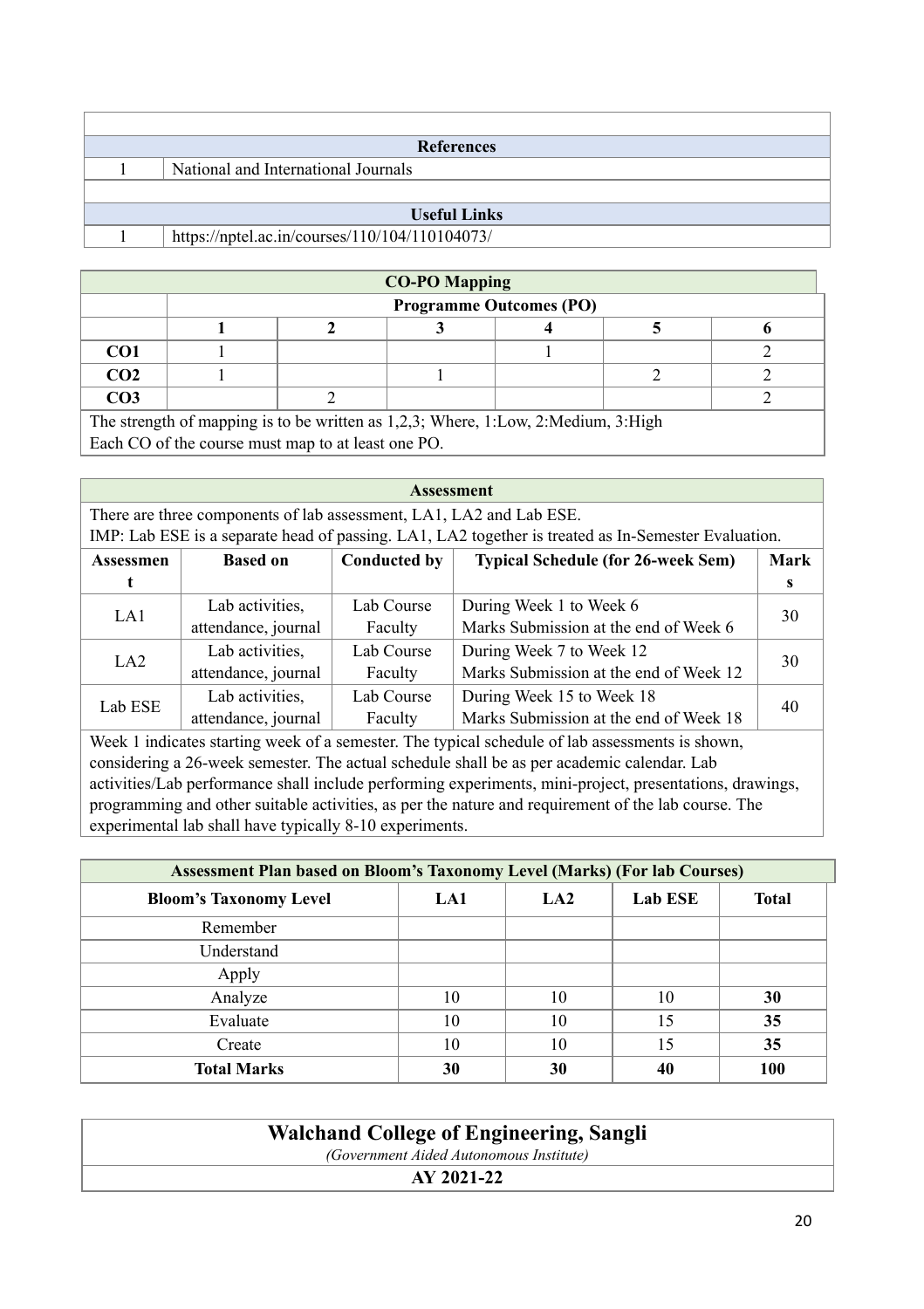| <b>Course Information</b>                              |                       |  |  |  |
|--------------------------------------------------------|-----------------------|--|--|--|
| M. Tech. (Electronics Engineering)<br><b>Programme</b> |                       |  |  |  |
| <b>Class, Semester</b><br>Second Year M. Tech., Sem IV |                       |  |  |  |
| <b>Course Code</b>                                     | 5EN671                |  |  |  |
| <b>Course Name</b>                                     | Techno-Socio Activity |  |  |  |
| <b>Desired Requisites:</b>                             |                       |  |  |  |
|                                                        |                       |  |  |  |

| <b>Teaching Scheme (Hrs)</b> |                          | <b>Examination Scheme (Marks)</b> |                   |     |              |  |  |  |  |
|------------------------------|--------------------------|-----------------------------------|-------------------|-----|--------------|--|--|--|--|
| Lecture                      | $\overline{\phantom{0}}$ | LA1                               | LA2               | ESE | <b>Total</b> |  |  |  |  |
| <b>Tutorial</b>              | $\overline{\phantom{0}}$ | 30                                | 30                | 40  | 100          |  |  |  |  |
| <b>Practical</b>             | $\overline{\phantom{0}}$ |                                   |                   |     |              |  |  |  |  |
| <b>Interaction</b>           |                          |                                   | <b>Credits: 1</b> |     |              |  |  |  |  |

|                 | <b>Course Objectives</b>                                                                                                                                                                             |          |  |  |  |  |  |
|-----------------|------------------------------------------------------------------------------------------------------------------------------------------------------------------------------------------------------|----------|--|--|--|--|--|
|                 | To record student performance in co-curricular and extra-curricular activities over four years will be<br>considered.                                                                                |          |  |  |  |  |  |
| 2               | To encourage the students to participate in activities that help develop leadership skills, team integrity,<br>coordination skills, Time management, Communications skills, Interviewing skills etc. |          |  |  |  |  |  |
| 3               | To highlight importance of social responsibility.                                                                                                                                                    |          |  |  |  |  |  |
|                 | <b>Course Outcomes (CO) with Bloom's Taxonomy Level</b>                                                                                                                                              |          |  |  |  |  |  |
|                 | At the end of the course, students will be able to,                                                                                                                                                  |          |  |  |  |  |  |
| CO <sub>1</sub> | Notice an improvement in his/her understanding and presentation skills.                                                                                                                              | Apply    |  |  |  |  |  |
| CO <sub>2</sub> | Understand and value the importance of working in a diversified team.                                                                                                                                | Analyze  |  |  |  |  |  |
| CO <sub>3</sub> | Demonstrate the soft skills like presentation skills, technical report writing<br>etc.                                                                                                               | Evaluate |  |  |  |  |  |
|                 |                                                                                                                                                                                                      |          |  |  |  |  |  |

### **Course Contents**

The guide will be mentoring a given student batch for the duration of two years. The students shall submit proof of their achievements in various extra and co-curricular activities related to technical, cultural and social causes from first year to second year. The faculty will evaluate the students' performance at the end of 4<sup>th</sup>semester, based on the rubrics provided by the department from time to time.

| <b>Text Books</b>   |  |  |  |  |  |  |  |
|---------------------|--|--|--|--|--|--|--|
| Not applicable      |  |  |  |  |  |  |  |
|                     |  |  |  |  |  |  |  |
| <b>References</b>   |  |  |  |  |  |  |  |
| Not applicable      |  |  |  |  |  |  |  |
|                     |  |  |  |  |  |  |  |
| <b>Useful Links</b> |  |  |  |  |  |  |  |
| Not applicable      |  |  |  |  |  |  |  |

| <b>CO-PO Mapping</b> |                                |  |  |  |  |  |  |  |
|----------------------|--------------------------------|--|--|--|--|--|--|--|
|                      | <b>Programme Outcomes (PO)</b> |  |  |  |  |  |  |  |
|                      |                                |  |  |  |  |  |  |  |
| CO <sub>1</sub>      |                                |  |  |  |  |  |  |  |
| CO <sub>2</sub>      |                                |  |  |  |  |  |  |  |
| CO3                  |                                |  |  |  |  |  |  |  |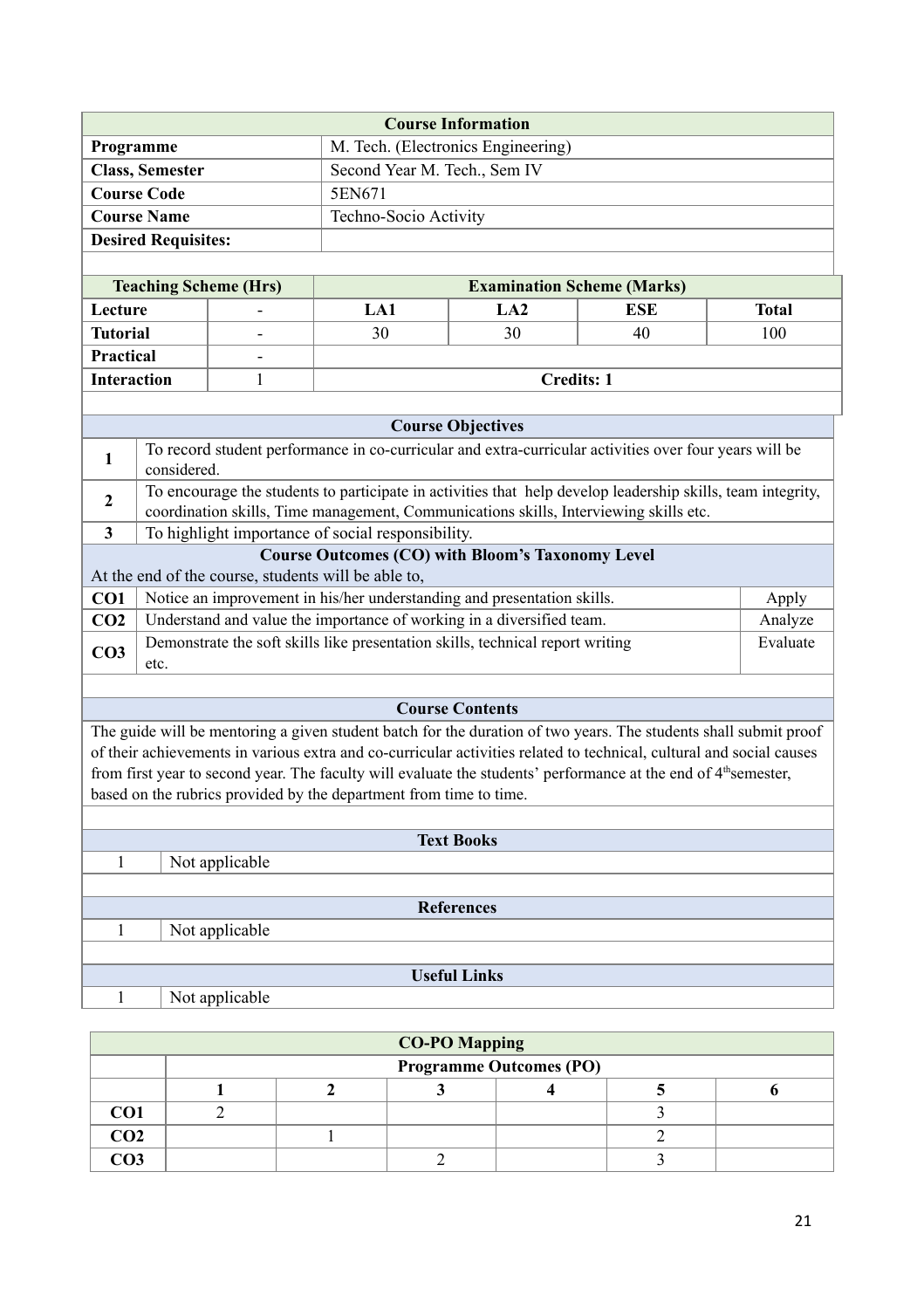The strength of mapping is to be written as 1,2,3; Where, 1:Low, 2:Medium, 3:High Each CO of the course must map to at least one PO.

| <b>Assessment</b>                                                                                       |                                                                                                     |                     |                                                                                                     |             |  |  |  |  |
|---------------------------------------------------------------------------------------------------------|-----------------------------------------------------------------------------------------------------|---------------------|-----------------------------------------------------------------------------------------------------|-------------|--|--|--|--|
| There are three components of lab assessment, LA1, LA2 and Lab ESE.                                     |                                                                                                     |                     |                                                                                                     |             |  |  |  |  |
|                                                                                                         | IMP: Lab ESE is a separate head of passing. LA1, LA2 together is treated as In-Semester Evaluation. |                     |                                                                                                     |             |  |  |  |  |
| <b>Assessmen</b>                                                                                        | <b>Based on</b>                                                                                     | <b>Conducted by</b> | <b>Typical Schedule (for 26-week Sem)</b>                                                           | <b>Mark</b> |  |  |  |  |
| t                                                                                                       |                                                                                                     |                     |                                                                                                     | S           |  |  |  |  |
| LA1                                                                                                     | Lab activities,                                                                                     | Lab Course          | During Week 1 to Week 6                                                                             | 30          |  |  |  |  |
|                                                                                                         | attendance, journal                                                                                 | Faculty             | Marks Submission at the end of Week 6                                                               |             |  |  |  |  |
| LA2                                                                                                     | Lab activities,                                                                                     | Lab Course          | During Week 7 to Week 12                                                                            | 30          |  |  |  |  |
|                                                                                                         | attendance, journal                                                                                 | Faculty             | Marks Submission at the end of Week 12                                                              |             |  |  |  |  |
| Lab ESE                                                                                                 | Lab activities,                                                                                     | Lab Course          | During Week 15 to Week 18                                                                           | 40          |  |  |  |  |
|                                                                                                         | attendance, journal                                                                                 | Faculty             | Marks Submission at the end of Week 18                                                              |             |  |  |  |  |
|                                                                                                         |                                                                                                     |                     | Week 1 indicates starting week of a semester. The typical schedule of lab assessments is shown,     |             |  |  |  |  |
|                                                                                                         | considering a 26-week semester. The actual schedule shall be as per academic calendar. Lab          |                     |                                                                                                     |             |  |  |  |  |
| activities/Lab performance shall include performing experiments, mini-project, presentations, drawings, |                                                                                                     |                     |                                                                                                     |             |  |  |  |  |
|                                                                                                         |                                                                                                     |                     | programming and other suitable activities, as per the nature and requirement of the lab course. The |             |  |  |  |  |

experimental lab shall have typically 8-10 experiments.

| <b>Assessment Plan based on Bloom's Taxonomy Level (Marks) (For lab Courses)</b> |     |                 |                |              |  |  |  |  |
|----------------------------------------------------------------------------------|-----|-----------------|----------------|--------------|--|--|--|--|
| <b>Bloom's Taxonomy Level</b>                                                    | LA1 | LA <sub>2</sub> | <b>Lab ESE</b> | <b>Total</b> |  |  |  |  |
| Remember                                                                         |     |                 |                |              |  |  |  |  |
| Understand                                                                       |     |                 |                |              |  |  |  |  |
| Apply                                                                            | 10  | 10              | 10             | 30           |  |  |  |  |
| Analyze                                                                          | 10  | 10              | 15             | 35           |  |  |  |  |
| Evaluate                                                                         | 10  | 10              | 15             | 35           |  |  |  |  |
| Create                                                                           |     |                 |                |              |  |  |  |  |
| <b>Total Marks</b>                                                               | 30  | 30              |                | <b>100</b>   |  |  |  |  |

| <b>Walchand College of Engineering, Sangli</b> |                                   |  |  |  |  |  |
|------------------------------------------------|-----------------------------------|--|--|--|--|--|
| (Government Aided Autonomous Institute)        |                                   |  |  |  |  |  |
|                                                | AY 2021-22                        |  |  |  |  |  |
|                                                | <b>Course Information</b>         |  |  |  |  |  |
| Programme                                      | M.Tech. (Electronics Engineering) |  |  |  |  |  |
| <b>Class, Semester</b>                         | Second Year M.Tech., Sem III      |  |  |  |  |  |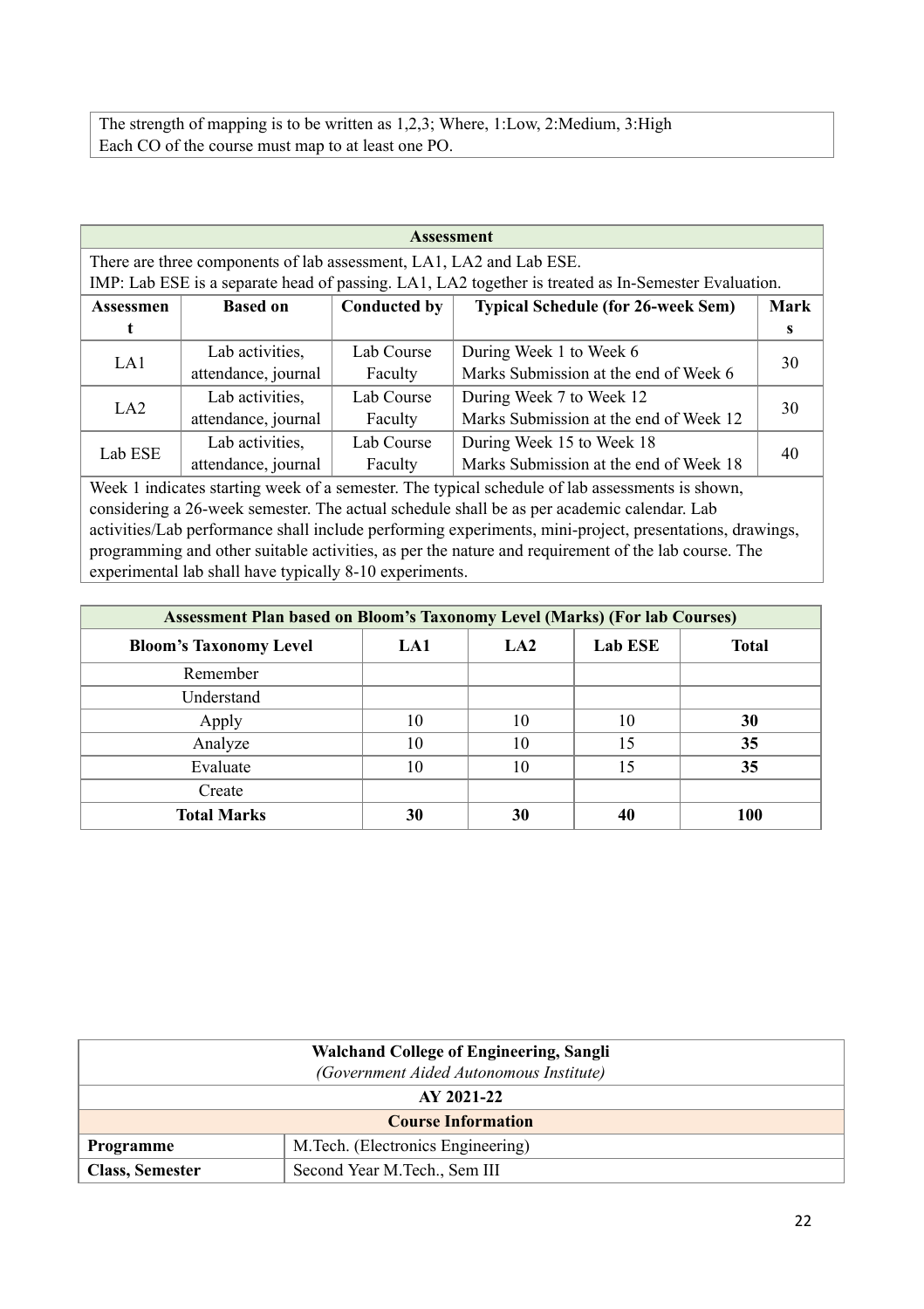|                                                                  | <b>Course Code</b><br>5EN621                                             |                        |                                                                                                                                         |                           |                                   |  |              |  |  |  |
|------------------------------------------------------------------|--------------------------------------------------------------------------|------------------------|-----------------------------------------------------------------------------------------------------------------------------------------|---------------------------|-----------------------------------|--|--------------|--|--|--|
| <b>Course Name</b><br>Professional Elective 6 -DSP Architectures |                                                                          |                        |                                                                                                                                         |                           |                                   |  |              |  |  |  |
|                                                                  | <b>Desired Requisites:</b>                                               |                        |                                                                                                                                         | Digital signal processing |                                   |  |              |  |  |  |
|                                                                  |                                                                          |                        |                                                                                                                                         |                           |                                   |  |              |  |  |  |
|                                                                  |                                                                          | <b>Teaching Scheme</b> |                                                                                                                                         |                           | <b>Examination Scheme (Marks)</b> |  |              |  |  |  |
| Lecture                                                          |                                                                          | 3 Hrs/week             | <b>T1</b>                                                                                                                               | T2                        | <b>ESE</b>                        |  | <b>Total</b> |  |  |  |
| <b>Tutorial</b>                                                  |                                                                          |                        | 20                                                                                                                                      | 20                        | 60                                |  | 100          |  |  |  |
| Practical                                                        |                                                                          |                        |                                                                                                                                         |                           | N <sub>il</sub>                   |  |              |  |  |  |
| <b>Interaction</b>                                               |                                                                          |                        |                                                                                                                                         |                           |                                   |  |              |  |  |  |
|                                                                  |                                                                          |                        |                                                                                                                                         |                           | <b>Credits: 3</b>                 |  |              |  |  |  |
|                                                                  |                                                                          |                        |                                                                                                                                         | <b>Course Objectives</b>  |                                   |  |              |  |  |  |
|                                                                  |                                                                          |                        | Identify and formalize architectural level characterization of P-DSP hardware                                                           |                           |                                   |  |              |  |  |  |
| $\mathbf{1}$                                                     |                                                                          |                        |                                                                                                                                         |                           |                                   |  |              |  |  |  |
|                                                                  |                                                                          |                        | Ability to design, programming (assembly and C), and testing code using Code Composer                                                   |                           |                                   |  |              |  |  |  |
| $\boldsymbol{2}$                                                 |                                                                          | Studio environment     |                                                                                                                                         |                           |                                   |  |              |  |  |  |
|                                                                  |                                                                          |                        | Deployment of DSP hardware for Control, Audio and Video Signal processing                                                               |                           |                                   |  |              |  |  |  |
| 3                                                                |                                                                          | Applications           |                                                                                                                                         |                           |                                   |  |              |  |  |  |
|                                                                  |                                                                          |                        |                                                                                                                                         |                           |                                   |  |              |  |  |  |
| $\overline{\mathbf{4}}$                                          |                                                                          |                        | Understanding of major areas and challenges in DSP based embedded systems                                                               |                           |                                   |  |              |  |  |  |
|                                                                  |                                                                          |                        | <b>Course Outcomes (CO) with Bloom's Taxonomy Level</b>                                                                                 |                           |                                   |  |              |  |  |  |
|                                                                  |                                                                          |                        | At the end of the course, the students will be able to,                                                                                 |                           |                                   |  |              |  |  |  |
| CO1                                                              |                                                                          |                        | After the completion of the course the student should be able to                                                                        |                           |                                   |  | Illustrate   |  |  |  |
| CO <sub>2</sub>                                                  |                                                                          |                        | Illustrate the DSP hardware architecture                                                                                                |                           |                                   |  | Illustrate   |  |  |  |
| CO <sub>3</sub>                                                  |                                                                          |                        | Develop applications using assembly and C with DSP processors                                                                           |                           |                                   |  | Develop      |  |  |  |
| CO <sub>4</sub>                                                  |                                                                          |                        | Develop FPGA based DSP systems                                                                                                          |                           |                                   |  | Develop      |  |  |  |
| CO <sub>5</sub>                                                  |                                                                          |                        | Create High Performance Computing systems using P-DSP                                                                                   |                           |                                   |  | Illustrate   |  |  |  |
| <b>Module</b>                                                    |                                                                          |                        |                                                                                                                                         | <b>Module Contents</b>    |                                   |  | <b>Hours</b> |  |  |  |
|                                                                  |                                                                          |                        | Module 1: Programmable DSP Hardware                                                                                                     |                           |                                   |  |              |  |  |  |
|                                                                  |                                                                          |                        |                                                                                                                                         |                           |                                   |  |              |  |  |  |
|                                                                  |                                                                          |                        | Processing Architectures (von Neumann, Harvard), DSP core algorithms (FIR,                                                              |                           |                                   |  |              |  |  |  |
| I                                                                |                                                                          |                        | IIR, Convolution, Correlation, FFT), IEEE standard for Fixed and Floating Point                                                         |                           |                                   |  | 4            |  |  |  |
|                                                                  |                                                                          |                        | Computations, Special Architectures Modules used in Digital Signal Processors                                                           |                           |                                   |  |              |  |  |  |
|                                                                  | (like MAC unit, Barrel shifters), On-Chip peripherals, DSP benchmarking. |                        |                                                                                                                                         |                           |                                   |  |              |  |  |  |
|                                                                  | Module 2: Structural and Architectural Considerations                    |                        |                                                                                                                                         |                           |                                   |  |              |  |  |  |
|                                                                  |                                                                          |                        | Parallelism in DSP processing, Texas Instruments TMS320 Digital Signal                                                                  |                           |                                   |  |              |  |  |  |
|                                                                  |                                                                          |                        | Processor Families, Fixed Point TI DSP Processors: TMS320C5414 Family,                                                                  |                           |                                   |  |              |  |  |  |
| $\mathbf{I}$                                                     |                                                                          |                        | Internal Architecture, Arithmetic and Logic Unit, Auxiliary Registers,                                                                  |                           |                                   |  | 8            |  |  |  |
|                                                                  |                                                                          |                        | Addressing Modes (Immediate, Direct and Indirect, Bit-reverse Addressing),                                                              |                           |                                   |  |              |  |  |  |
|                                                                  |                                                                          |                        | Basics of TMS320C55XX DSP Architecture, Memory Map, Interrupt System,<br>Peripheral Devices, Illustrative Examples for assembly coding. |                           |                                   |  |              |  |  |  |
|                                                                  |                                                                          |                        |                                                                                                                                         |                           |                                   |  |              |  |  |  |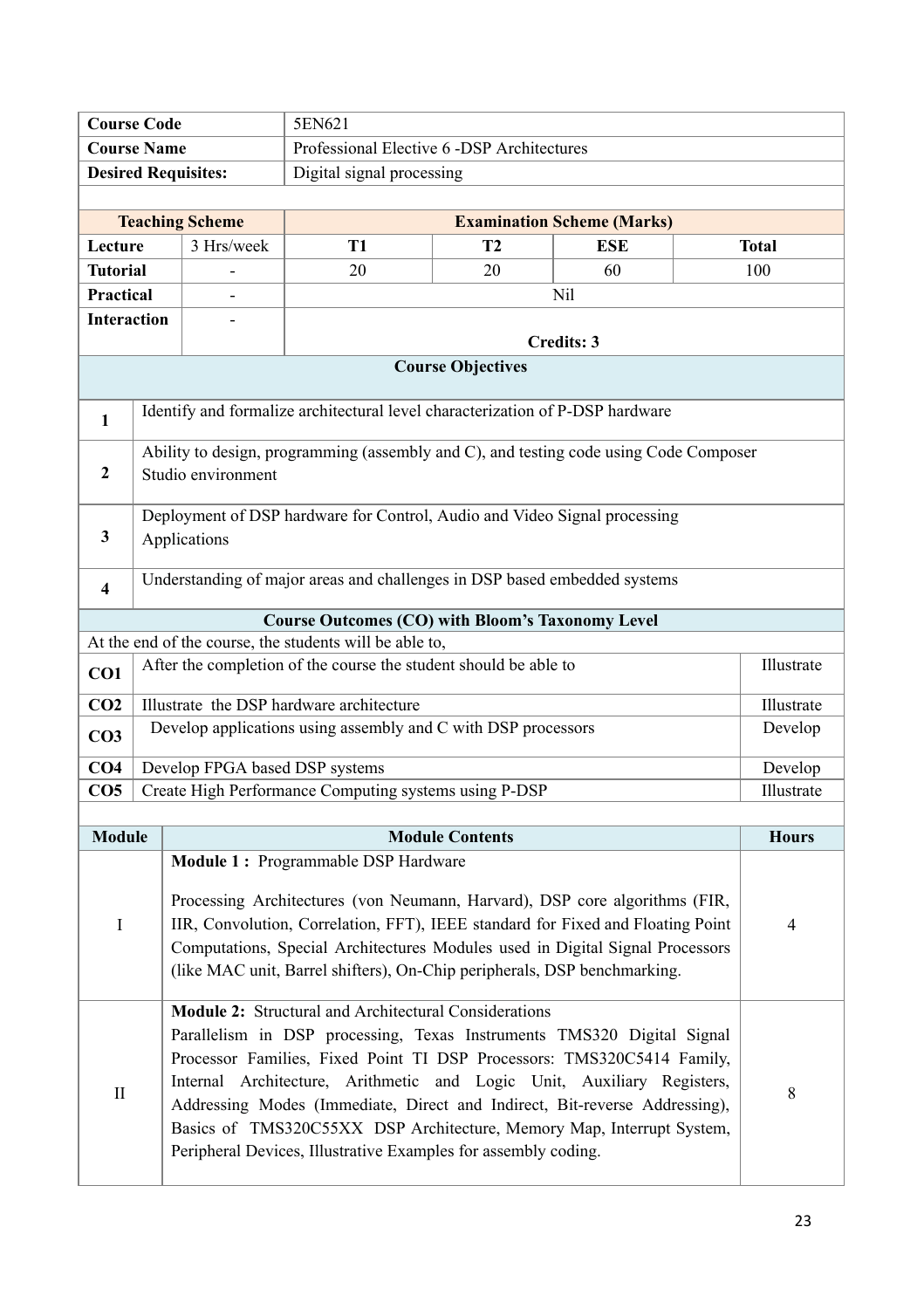| III            | Module 3 : VLIW Architecture:<br>Current DSP Architectures, GPUs as an alternative to DSP Processors,<br>TMS320C6X Family, Addressing Modes, Replacement of MAC unit by ILP,<br>Detailed study of ISA, Assembly Language Programming, Code Composer<br>Studio, Mixed C and Assembly Language programming, On-chip peripherals,<br>Simple applications developments as an embedded environment.                                                       | 6 |
|----------------|------------------------------------------------------------------------------------------------------------------------------------------------------------------------------------------------------------------------------------------------------------------------------------------------------------------------------------------------------------------------------------------------------------------------------------------------------|---|
| IV             | Module 4: Multi-core DSPs:<br>Introduction to Multi-core computing and applicability for DSP hardware,<br>Concept of threads, introduction to P-thread, mutex and similar concepts,<br>heterogeneous and homogenous multi-core systems, Shared Memory parallel<br>programming - OpenMP approach of parallel programming, PRAGMA<br>directives, OpenMP Constructs for work sharing like for loop, Sections, TI<br>TMS320C6678 (Eight Core subsystem). | 6 |
| V              | Module 5: FPGA based DSP Systems<br>Limitations of P-DSPs, Requirements of Signal processing for Cognitive Radio<br>(SDR), FPGA based signal processing design-case study of a complete design of<br>DSP processor.                                                                                                                                                                                                                                  | 8 |
| VI             | Module 6: High Performance Computing using P-DSP:<br>Preliminaries of HPC, MPI, OpenMP, multicore DSP as HPC infrastructure                                                                                                                                                                                                                                                                                                                          | 4 |
|                |                                                                                                                                                                                                                                                                                                                                                                                                                                                      |   |
|                | <b>Text Books</b>                                                                                                                                                                                                                                                                                                                                                                                                                                    |   |
| $\mathbf{1}$   | Rohit Chandra, Ramesh Menon, Leo Dagum, David Kohr, DrorMaydan, Jeff<br>McDonald, "Parallel Programming in OpenMP", 1st Edition, Morgan Kaufman, 2000.                                                                                                                                                                                                                                                                                               |   |
| $\overline{2}$ | Ann Melnichuk, Long Talk, "Multicore Embedded systems", 1st Edition, CRC Press, 2010.                                                                                                                                                                                                                                                                                                                                                                |   |
| 3              | Wayne Wolf, "High Performance Embedded Computing: Architectures, Applications and<br>Methodologies", 1st Edition, Morgan Kaufman, 2006.                                                                                                                                                                                                                                                                                                              |   |
|                | <b>References</b>                                                                                                                                                                                                                                                                                                                                                                                                                                    |   |
| $\mathbf{1}$   | M. Sasikumar, D. Shikhare, Ravi Prakash, "Introduction to Parallel Processing", 1st<br>Edition, PHI, 2006.                                                                                                                                                                                                                                                                                                                                           |   |
| $\overline{2}$ | Fayez Gebali, "Algorithms and Parallel Computing", 1st Edition, John Wiley & Sons, 2011                                                                                                                                                                                                                                                                                                                                                              |   |
| 3              | E.S.Gopi, "Algorithmic Collections for Digital Signal Processing Applications Using MATLAB",<br>1st Edition, Springer Netherlands, 2007.                                                                                                                                                                                                                                                                                                             |   |
| $\overline{4}$ | Website ti.com                                                                                                                                                                                                                                                                                                                                                                                                                                       |   |
|                |                                                                                                                                                                                                                                                                                                                                                                                                                                                      |   |
|                | <b>Useful Links</b>                                                                                                                                                                                                                                                                                                                                                                                                                                  |   |
| $\mathbf{1}$   | <b>NPTEL Lectures</b>                                                                                                                                                                                                                                                                                                                                                                                                                                |   |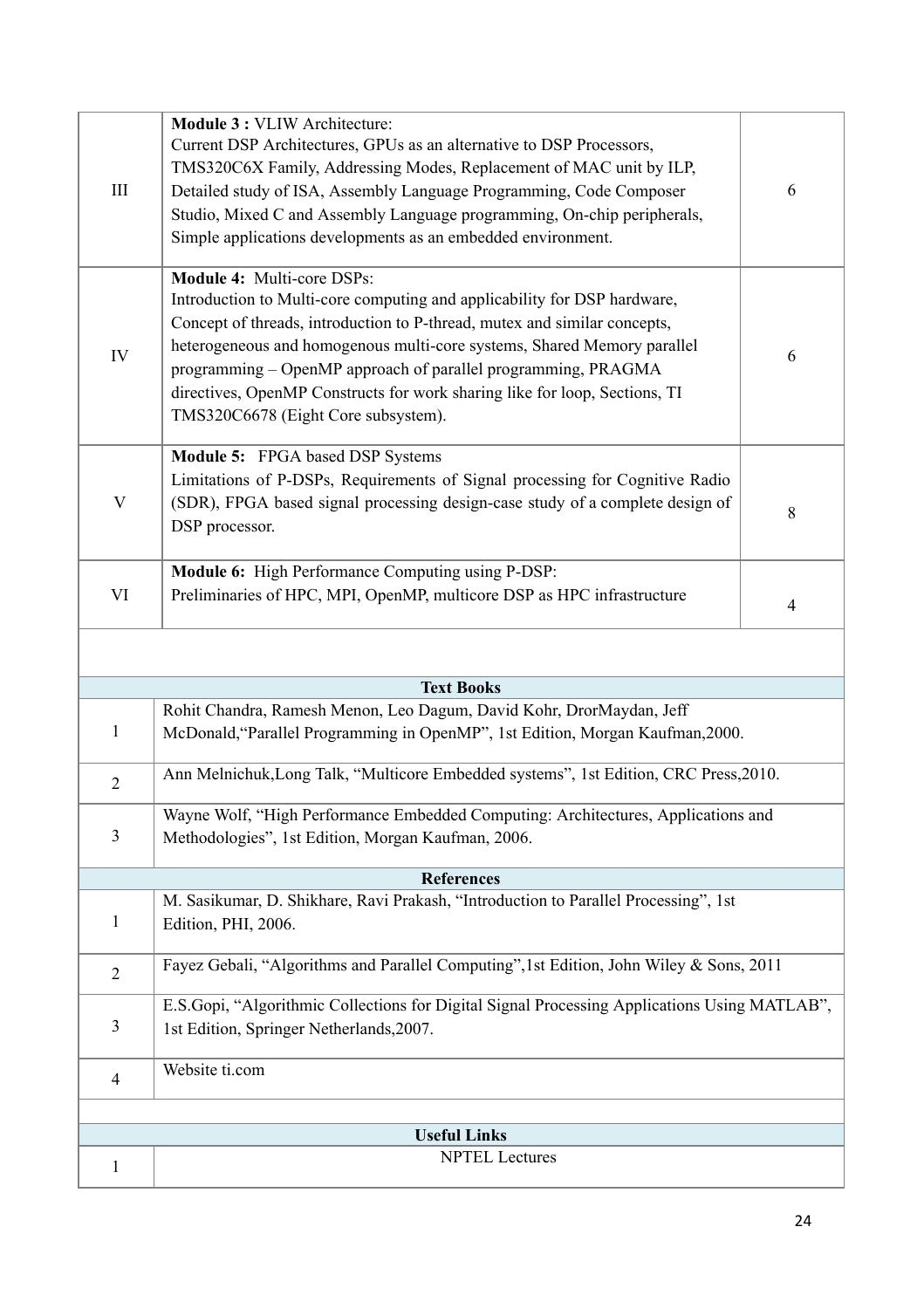| <b>CO-PO Mapping</b>                                                              |                |   |                             |                                                    |  |   |                                |   |   |    |    |    |            |   |
|-----------------------------------------------------------------------------------|----------------|---|-----------------------------|----------------------------------------------------|--|---|--------------------------------|---|---|----|----|----|------------|---|
|                                                                                   |                |   |                             |                                                    |  |   | <b>Programme Outcomes (PO)</b> |   |   |    |    |    | <b>PSO</b> |   |
|                                                                                   |                | 2 | 3                           | 4                                                  |  | 6 |                                | 8 | 9 | 10 | 11 | 12 | 2          | 3 |
| CO <sub>1</sub>                                                                   |                |   | $\overline{2}$              |                                                    |  |   |                                |   |   |    |    |    |            |   |
| CO <sub>2</sub>                                                                   |                |   |                             | 2                                                  |  |   |                                |   |   |    |    |    |            |   |
| CO <sub>3</sub>                                                                   | $\overline{2}$ |   |                             |                                                    |  |   |                                |   |   |    |    |    |            |   |
| CO <sub>4</sub>                                                                   |                |   |                             |                                                    |  |   |                                |   |   |    |    |    |            |   |
| CO <sub>5</sub>                                                                   |                |   | $\mathcal{D}_{\mathcal{A}}$ |                                                    |  |   |                                |   |   |    |    |    |            |   |
| The strength of mapping is to be written as 1,2,3; Where, 1:Low, 2:Medium, 3:High |                |   |                             |                                                    |  |   |                                |   |   |    |    |    |            |   |
|                                                                                   |                |   |                             | Each CO of the course must map to at least one PO. |  |   |                                |   |   |    |    |    |            |   |

**Assessment** The assessment is based on 2 in-semester examinations in the form of T1 (Test-1) and T2 (Test-2) of 20 marks each. Also there shall be 1 End-Sem examination (ESE) of 60 marks. T1 shall be typically on modules 1 and 2, T2 based typically on modules 3, 4 and ESE shall be on all modules with nearly 50% weightage on modules 1 to 4 and 50% weightage on modules 5, 6.

|                | <b>Assessment Plan based on Bloom's Taxonomy Level (Marks) For Theory Course</b> |    |    |            |              |  |  |  |  |
|----------------|----------------------------------------------------------------------------------|----|----|------------|--------------|--|--|--|--|
|                | <b>Bloom's Taxonomy Level</b>                                                    | T1 | T2 | <b>ESE</b> | <b>Total</b> |  |  |  |  |
|                | Remember                                                                         |    |    |            |              |  |  |  |  |
| $\overline{2}$ | Understand                                                                       |    |    |            |              |  |  |  |  |
| 3              | Apply                                                                            | 20 | 10 | 30         | 60           |  |  |  |  |
| 4              | Analyze                                                                          |    | 10 | 30         | 40           |  |  |  |  |
|                | Evaluate                                                                         |    |    |            |              |  |  |  |  |
| 6              | Create                                                                           |    |    |            |              |  |  |  |  |
|                | <b>Total</b>                                                                     | 20 | 20 | 60         | 100          |  |  |  |  |

| <b>Walchand College of Engineering, Sangli</b><br>(Government Aided Autonomous Institute) |                        |                                         |                                         |  |  |  |  |
|-------------------------------------------------------------------------------------------|------------------------|-----------------------------------------|-----------------------------------------|--|--|--|--|
|                                                                                           |                        |                                         | AY 2021-22                              |  |  |  |  |
|                                                                                           |                        |                                         | <b>Course Information</b>               |  |  |  |  |
| Programme                                                                                 |                        | M. Tech. (Electronics Engineering)      |                                         |  |  |  |  |
| <b>Class, Semester</b>                                                                    |                        | Second Year M. Tech., Sem IV            |                                         |  |  |  |  |
| <b>Course Code</b>                                                                        |                        | 5EN622                                  |                                         |  |  |  |  |
| <b>Course Name</b>                                                                        |                        | Professional Elective 6 - Deep Learning |                                         |  |  |  |  |
| <b>Desired Requisites:</b>                                                                |                        | Probability & statistics                |                                         |  |  |  |  |
|                                                                                           |                        |                                         |                                         |  |  |  |  |
|                                                                                           | <b>Teaching Scheme</b> | <b>Examination Scheme (Marks)</b>       |                                         |  |  |  |  |
| Lecture                                                                                   | 3 Hrs/week             | T <sub>1</sub>                          | <b>T2</b><br><b>ESE</b><br><b>Total</b> |  |  |  |  |
| <b>Tutorial</b>                                                                           |                        | 20<br>20<br>100<br>60                   |                                         |  |  |  |  |
| Practical                                                                                 |                        |                                         |                                         |  |  |  |  |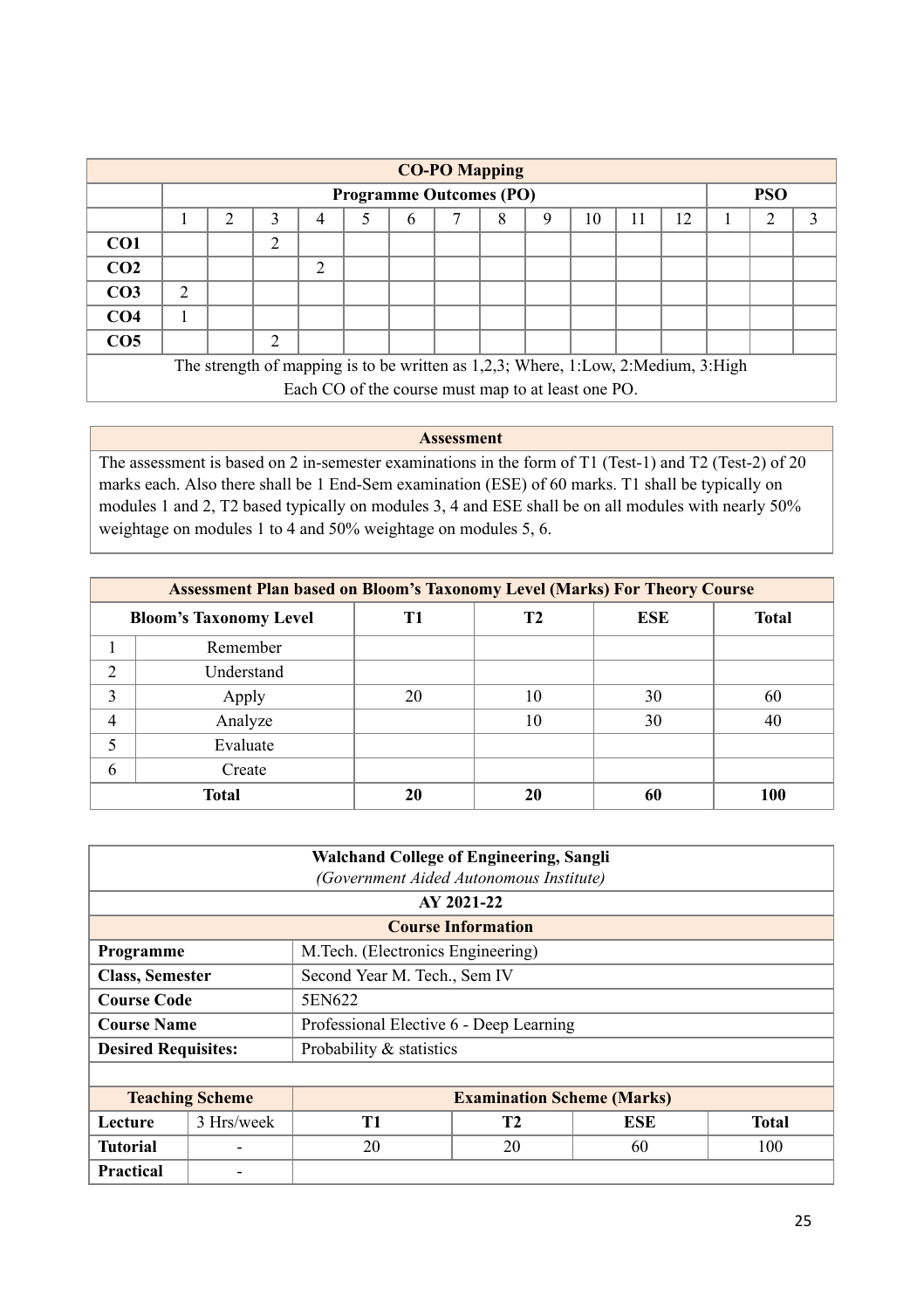| <b>Interactio</b>                                       |                                                                                                                                     | <b>Credits: 3</b>                                                                                                                                                                                                                                                                                                                     |                                                                                                                                                                                                            |              |  |  |  |  |  |  |
|---------------------------------------------------------|-------------------------------------------------------------------------------------------------------------------------------------|---------------------------------------------------------------------------------------------------------------------------------------------------------------------------------------------------------------------------------------------------------------------------------------------------------------------------------------|------------------------------------------------------------------------------------------------------------------------------------------------------------------------------------------------------------|--------------|--|--|--|--|--|--|
| n                                                       |                                                                                                                                     |                                                                                                                                                                                                                                                                                                                                       |                                                                                                                                                                                                            |              |  |  |  |  |  |  |
|                                                         |                                                                                                                                     |                                                                                                                                                                                                                                                                                                                                       |                                                                                                                                                                                                            |              |  |  |  |  |  |  |
| <b>Course Objectives</b>                                |                                                                                                                                     |                                                                                                                                                                                                                                                                                                                                       |                                                                                                                                                                                                            |              |  |  |  |  |  |  |
| 1                                                       | To understand various key paradigms for machine learning approaches                                                                 |                                                                                                                                                                                                                                                                                                                                       |                                                                                                                                                                                                            |              |  |  |  |  |  |  |
| $\overline{2}$                                          |                                                                                                                                     | To familiarize with the mathematical and statistical techniques used in machine learning                                                                                                                                                                                                                                              |                                                                                                                                                                                                            |              |  |  |  |  |  |  |
| $\mathbf{3}$                                            | To understand and differentiate among various machine learning techniques                                                           |                                                                                                                                                                                                                                                                                                                                       |                                                                                                                                                                                                            |              |  |  |  |  |  |  |
| $\boldsymbol{4}$                                        |                                                                                                                                     |                                                                                                                                                                                                                                                                                                                                       |                                                                                                                                                                                                            |              |  |  |  |  |  |  |
| <b>Course Outcomes (CO) with Bloom's Taxonomy Level</b> |                                                                                                                                     |                                                                                                                                                                                                                                                                                                                                       |                                                                                                                                                                                                            |              |  |  |  |  |  |  |
| At the end of the course, the students will be able to, |                                                                                                                                     |                                                                                                                                                                                                                                                                                                                                       |                                                                                                                                                                                                            |              |  |  |  |  |  |  |
| CO1                                                     | To formulate a machine learning problem.<br>Understan                                                                               |                                                                                                                                                                                                                                                                                                                                       |                                                                                                                                                                                                            |              |  |  |  |  |  |  |
| CO <sub>2</sub>                                         | Apply pattern recognition and machine learning techniques such as classification<br>and feature selection.                          |                                                                                                                                                                                                                                                                                                                                       |                                                                                                                                                                                                            |              |  |  |  |  |  |  |
| CO <sub>3</sub>                                         |                                                                                                                                     | To compare different artificial neural network algorithms.                                                                                                                                                                                                                                                                            |                                                                                                                                                                                                            |              |  |  |  |  |  |  |
| CO <sub>4</sub>                                         |                                                                                                                                     |                                                                                                                                                                                                                                                                                                                                       |                                                                                                                                                                                                            |              |  |  |  |  |  |  |
|                                                         |                                                                                                                                     |                                                                                                                                                                                                                                                                                                                                       |                                                                                                                                                                                                            |              |  |  |  |  |  |  |
| <b>Module</b>                                           |                                                                                                                                     |                                                                                                                                                                                                                                                                                                                                       | <b>Module Contents</b>                                                                                                                                                                                     | <b>Hours</b> |  |  |  |  |  |  |
| $\bf{I}$                                                |                                                                                                                                     | <b>Introduction:</b> Definitions, Datasets for Machine Learning, Different Paradigms<br>of Machine Learning, Data Normalization, Hypothesis Evaluation, VC-<br>dimensions and Distribution, Bias-Variance Tradeoff, Regression                                                                                                        |                                                                                                                                                                                                            |              |  |  |  |  |  |  |
| $\mathbf{I}$                                            |                                                                                                                                     |                                                                                                                                                                                                                                                                                                                                       | Bayes Decision Theory: Bayes decision rule, Minimum error rate classification,<br>Normal density and discriminant functions. Parameter Estimation: Maximum<br>Likelihood and Bayesian Parameter Estimation | 7            |  |  |  |  |  |  |
| III                                                     |                                                                                                                                     | Discriminative Methods: Distance-based methods, Linear Discriminant<br>functions, Decision Tree, Random Decision Forest and Boosting.                                                                                                                                                                                                 |                                                                                                                                                                                                            |              |  |  |  |  |  |  |
| IV                                                      |                                                                                                                                     | Feature Selection and Dimensionality Reduction: Principle component<br>analysis, Linear Discriminant Analysis, Independent component analysis,<br>Sequential floating forward Selection, Sequential floating Backward Selection,<br>Clustering: k-means clustering, Gaussian Mixture Modeling, Expectation<br>Maximization algorithm. |                                                                                                                                                                                                            |              |  |  |  |  |  |  |
| V                                                       | Artificial Neural Networks: Multilayer Perceptron, Back propagation, and<br><b>Rdial Basis Function-Net</b>                         |                                                                                                                                                                                                                                                                                                                                       |                                                                                                                                                                                                            | 5            |  |  |  |  |  |  |
| VI                                                      |                                                                                                                                     | Foundations of Deep Learning: Deep Neural Network, Convolutional Neural<br>Network, Autoencoders                                                                                                                                                                                                                                      |                                                                                                                                                                                                            |              |  |  |  |  |  |  |
|                                                         |                                                                                                                                     |                                                                                                                                                                                                                                                                                                                                       |                                                                                                                                                                                                            |              |  |  |  |  |  |  |
| <b>Text Books</b>                                       |                                                                                                                                     |                                                                                                                                                                                                                                                                                                                                       |                                                                                                                                                                                                            |              |  |  |  |  |  |  |
| $\mathbf{1}$                                            | Shalev-Shwartz, S., Ben-David, S., (2014), Understanding Machine Learning: From Theory to<br>Algorithms, Cambridge University Press |                                                                                                                                                                                                                                                                                                                                       |                                                                                                                                                                                                            |              |  |  |  |  |  |  |
| $\overline{2}$                                          | R. O. Duda, P. E. Hart, D. G. Stork (2000), Pattern Classification, Wiley-Blackwell, 2nd Edition                                    |                                                                                                                                                                                                                                                                                                                                       |                                                                                                                                                                                                            |              |  |  |  |  |  |  |
| 3                                                       |                                                                                                                                     |                                                                                                                                                                                                                                                                                                                                       |                                                                                                                                                                                                            |              |  |  |  |  |  |  |
| 4                                                       |                                                                                                                                     |                                                                                                                                                                                                                                                                                                                                       |                                                                                                                                                                                                            |              |  |  |  |  |  |  |
|                                                         |                                                                                                                                     |                                                                                                                                                                                                                                                                                                                                       |                                                                                                                                                                                                            |              |  |  |  |  |  |  |
| <b>References</b>                                       |                                                                                                                                     |                                                                                                                                                                                                                                                                                                                                       |                                                                                                                                                                                                            |              |  |  |  |  |  |  |
| $\mathbf{1}$                                            | Mitchell Tom (1997). Machine Learning, Tata McGraw-Hill.                                                                            |                                                                                                                                                                                                                                                                                                                                       |                                                                                                                                                                                                            |              |  |  |  |  |  |  |
| $\overline{2}$                                          | C. M. BISHOP (2006), Pattern Recognition and Machine Learning, Springer-Verlag New York,                                            |                                                                                                                                                                                                                                                                                                                                       |                                                                                                                                                                                                            |              |  |  |  |  |  |  |